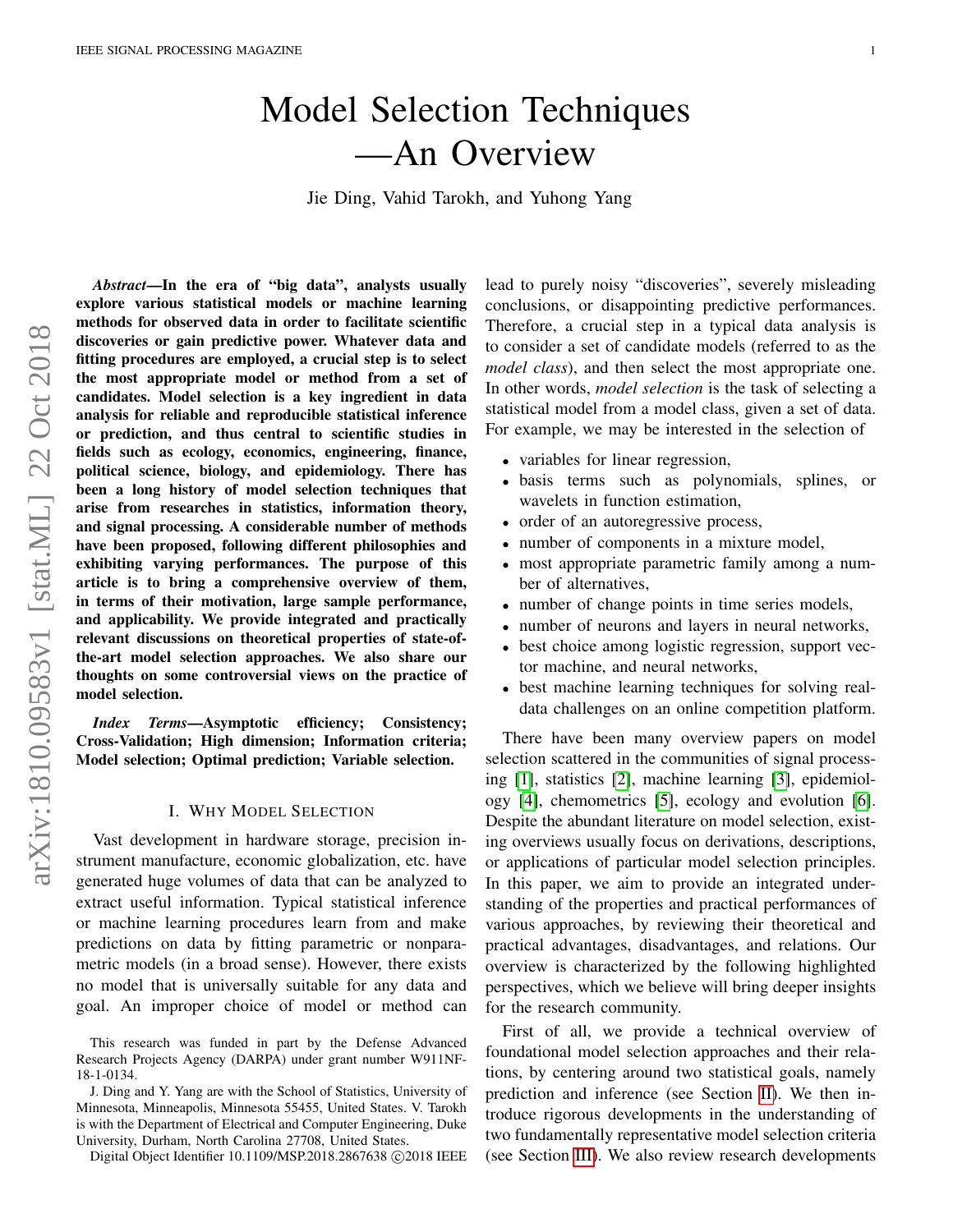in the problem of high-dimensional variable selection, including penalized regression and step-wise variable selection which have been widely used in practice (see Section [IV\)](#page-11-0). Moreover, we review recent developments in modeling procedure selection, which, differently from model selection in the narrow sense of choosing among parametric models, aims to select the better statistical or machine learning procedure (see Section [V\)](#page-14-0). Finally, we address some common misconceptions and controversies about model selection techniques (see Section [VI\)](#page-16-0), and provide a few general recommendations on the application of model selection (in Section [VII\)](#page-17-0). For derivations and implementations of some popular information criteria, we refer the readers to monographs and review papers such as [\[1\]](#page-18-0), [\[7\]](#page-18-6).

#### *A. Some Basic Concepts*

**Notation:** We use  $\mathcal{M}_m = \{p_{\theta_m} : \theta_m \in \mathcal{H}_m\}$  to denote a model (in the formal probabilistic sense), which is a set of probability density functions to describe the data  $z_1, \ldots, z_n$ . Here,  $\mathcal{H}_m$  is the parameter space associated with  $\mathcal{M}_m$ . A model class,  $\{\mathcal{M}_m\}_{m\in\mathbb{M}}$ , is a collection of models indexed by  $m \in \mathbb{M}$ . The number of models (or the cardinality of M) can be fixed, or depend on the sample size *n*. For each model  $\mathcal{M}_m$ , we denote by  $d_m$  the dimension of the parameter in model  $\mathcal{M}_m$ . Its log-likelihood function is written as  $\theta_m \mapsto \ell_{n,m}(\theta_m) =$  $\log p_{\theta_m}(z_1, \ldots, z_n)$ , and the maximized log-likelihood value is

$$
\ell_{n,m}(\hat{\theta}_m) \text{ with } \hat{\theta}_m = \underset{\theta_m \in \mathcal{H}_m}{\arg \max} p_{\theta_m}(z_1, \dots, z_n) \qquad (1)
$$

being the maximum likelihood estimator (MLE) under model  $\mathcal{M}_m$ . We will write  $\ell_{n,m}(\hat{\theta}_m)$  as  $\hat{\ell}_{n,m}$  for simplicity. We use  $p_*$  and  $E_*$  to denote the true-data generating distribution and expectation with respect to the true datagenerating distribution, respectively. In the *parametric* framework, there exists some  $m \in \mathbb{M}$  and some  $\theta_* \in \mathcal{H}_m$ such that  $p_*$  is exactly  $p_{\theta_*}$ . In the *nonparametric* framework,  $p_*$  is excluded in the model class. We sometimes call a model class  $\{\mathcal{M}_m\}_{m\in\mathbb{M}}$  well-specified (resp. misspecified) if the data generating process is in a parametric (resp. nonparametric) framework. We use  $\rightarrow_p$  and  $\rightarrow_d$ to denote convergence in probability and in distribution (under  $p_{*}$ ), respectively. We use  $\mathcal{N}(\mu, V)$  to denote a Gaussian distribution of mean  $\mu$  and covariance V,  $\chi_d^2$ to denote a chi-squared distribution with  $d$  degrees of freedom, and  $\left\| \cdot \right\|_2$  to denote the Euclidean norm. The word "variable" is often referred to as the "covariate" in a regression setting.

A typical data analysis can be thought of as consisting of two steps:

**Step 1:** For each candidate model  $\mathcal{M}_m = \{p_{\theta_m}, \theta_m \in$  $\mathcal{H}_m$ , fit all the observed data to that model by estimating its parameter  $\theta_m \in \mathcal{H}_m$ ;

Step 2: Once we have a set of estimated candidate models  $p_{\tilde{\theta}_m}(m \in \mathbb{M})$ , select the most appropriate one for either interpretation or prediction.

We note that not every data analysis and its associated model selection procedure formally rely on probability distributions. Examples of model-free methods are nearest neighbor learning, reinforcement learning, and expert learning. Before we proceed, it is helpful to first introduce the following two concepts.

The "model fitting": The fitting procedure (also called parameter estimation) given a certain candidate model  $\mathcal{M}_m$  is usually achieved by minimizing the following (cumulative) loss:

<span id="page-1-0"></span>
$$
\tilde{\theta}_m = \underset{\theta_m \in \mathcal{H}_m}{\arg \min} \sum_{t=1}^n s(p_{\theta_m}, z_t). \tag{2}
$$

In the objective [\(2\)](#page-1-0), each  $p_{\theta_m}$  represents a distribution for the data, and  $s(\cdot, \cdot)$ , referred to as the loss function (or scoring function), is used to evaluate the "goodness of fit" between a distribution and the observation. A commonly used loss function is the logarithmic loss

<span id="page-1-1"></span>
$$
s(p, z_t) = -\log p(z_t),\tag{3}
$$

the negative logarithm of the distribution of  $z_t$ . Then, the objective [\(2\)](#page-1-0) produces the MLE for a parametric model. For time series data, [\(3\)](#page-1-1) is written as  $-\log p(z_t)$  $z_1, \ldots, z_{t-1}$ , and the quadratic loss  $s(p, z_t) = \{z_t E_p(z_t \mid z_1, \ldots, z_{t-1})^2$  is often used, where the expectation is taken over the joint distribution p of  $z_1, \ldots, z_t$ .

<span id="page-1-3"></span>**The "best model"**: Let  $\hat{p}_m = p_{\tilde{\theta}_m}$  denote the estimated distribution under model  $\mathcal{M}_m$ . The predictive performance can be assessed via the out-sample prediction loss, defined as

<span id="page-1-2"></span>
$$
E_*(s(\hat{p}_m, Z)) = \int s(\hat{p}_m(z), z) p_*(z) dz \tag{4}
$$

where  $Z$  is independent with and identically distributed as the data used to obtain  $\hat{p}_m$ . Here, Z does not have the subscript  $t$  as it is the out-sample data used to evaluate the predictive performance. There can be a number of variations to this in terms of the prediction loss function [\[8\]](#page-18-7) and time dependency. In view of this definition, the best model can be naturally defined as the candidate model with the smallest out-sample prediction loss, i.e.,

$$
\hat{m}_0 = \underset{m \in \mathbb{M}}{\arg \min} E_*(s(\hat{p}_m, Z)).
$$

In other words,  $\mathcal{M}_{\hat{m}_0}$  is the model whose predictive power is the best offered by the candidate models. We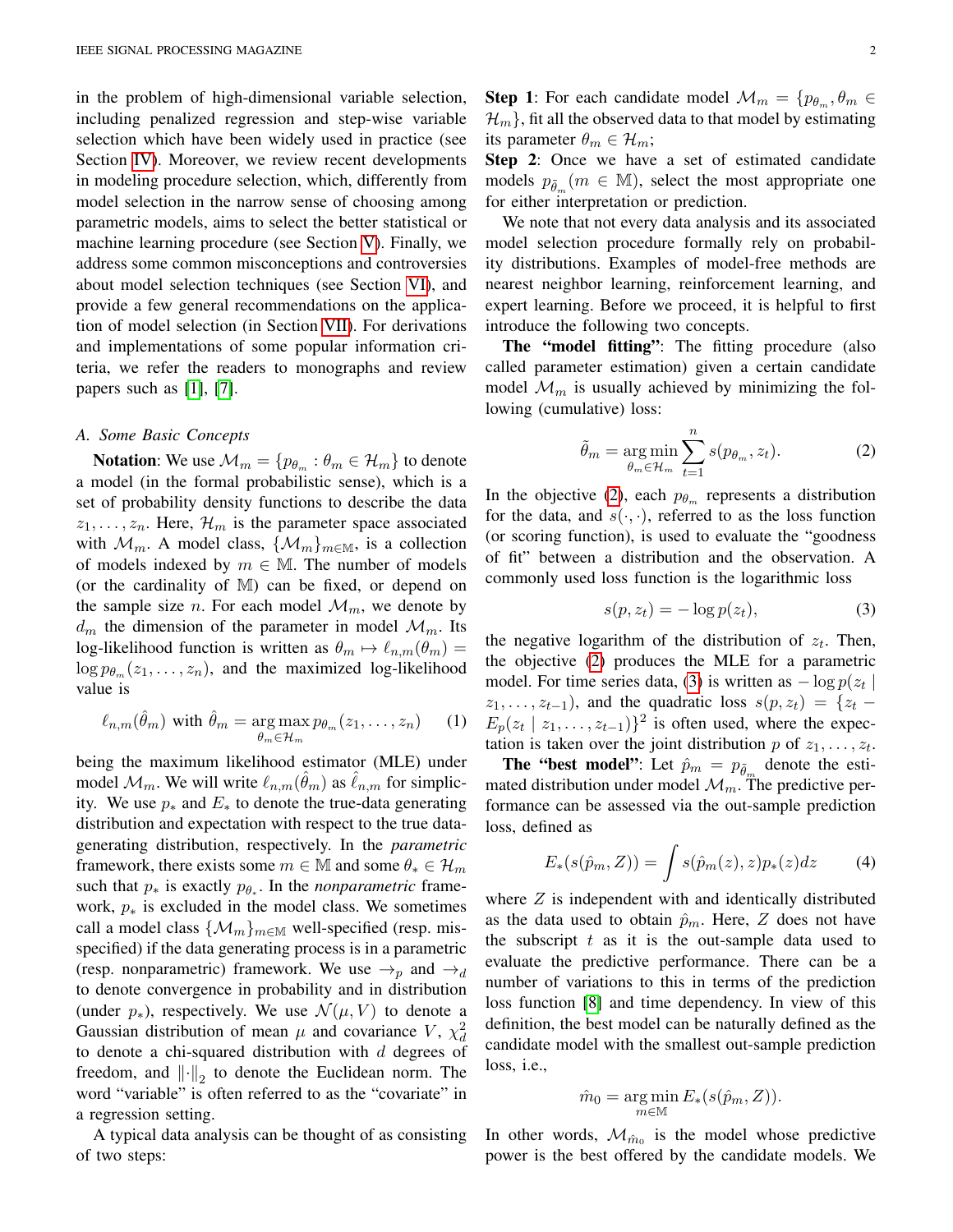note that the "best" is in the scope of the available data, the class of models, and the loss function.

In a parametric framework, typically *the true datagenerating model, if not too complicated, is the best model*. In this vein, if the true density function  $p_*$  belongs to some model  $\mathcal{M}_m$ , or equivalently  $p_* = p_{\theta_*}$  for some  $\theta_* \in \mathcal{H}_m$  and  $m \in \mathbb{M}$ , then we seek to select such  $\mathcal{M}_m$  (from  $\{\mathcal{M}_m\}_{m\in\mathbb{M}}$ ) with probability going to one as the sample size increases, which is called consistency in model selection. In addition, the MLE of  $p_{\theta_m}$  for  $\theta_m \in \mathcal{H}_m$  is known to attain Cramer-Rao lower bound asymptotically. In a nonparametric framework, the best model depends on the sample size–typically the larger the sample size, the larger the dimension of the best model since more observations can help reveal weak variables (whose effects are relatively small) that are out-of-reach at a small sample size. As a result, the selected model is sensitive to the sample size, and selection consistency becomes statistically unachievable. We revisit this point in Subsection [VI-B.](#page-16-1)

We note that the aforementioned equivalence between the best model and the true model may not hold for regression settings where the number of independent variables is large relative to the sample size. Here, even if the true model is included as a candidate, its dimension may be too high to be appropriately identified based on relatively small data. Then the parametric framework becomes practically nonparametric. We will emphasize this point in Subsection [I-C.](#page-3-0)

#### *B. Goals of data analysis and model selection*

There are two main objectives in learning from data. One is for scientific discovery, understanding of the data generation process, and interpretation of the nature of the data. For example, a scientist may use the data to support a physical model or identify genes that clearly promote early onset of a disease. Another objective of learning from data is for prediction, i.e., to quantitatively describe future observations. Here the data scientist does not necessarily care about obtaining an accurate probabilistic description of the data. Of course, one may also be interested in both directions.

In tune with the two different objectives above, model selection can also have two directions: *model selection for inference* and *model selection for prediction*. The first one is intended to identify the best model for the data, which hopefully provides a reliable characterization of the sources of uncertainty for scientific insight and interpretation. And the second is to choose a model as a vehicle to arrive at a model or method that offers top performance. For the former goal, it is crucially important that the selected model is not too sensitive to the sample size. For the latter, however, the selected model may be simply the lucky winner among a few close competitors, yet the predictive performance can still be (nearly) the best possible. If so, the model selection is perfectly fine for the second goal (prediction), but the use of the selected model for insight and interpretation may be severely unreliable and misleading.

Associated with the first goal of model selection for *inference* or identifying the best candidate is the following concept of *selection consistency*.

Definition 1. *A model selection procedure is consistent if the best model is selected with probability going to one as*  $n \to \infty$ *.* 

In the context of variable selection, in practical terms, model selection consistency is intended to mean that the important variables are identified and their statistical significance can be ascertained in a followup study of a similar sample size but the rest of the variables cannot.

In many applications, prediction accuracy is the dominating consideration. Even when the best model as defined earlier cannot be selected with high probability, other models may provide asymptotically equivalent predictive performance. The following *asymptotic efficiency* property demands that the loss of the selected model or method is asymptotically equivalent to the smallest among all the candidate.

<span id="page-2-0"></span>Definition 2. *A model selection procedure is asymptotically efficient if*

<span id="page-2-1"></span>
$$
\frac{\min_{m\in\mathbb{M}}\mathcal{L}_m}{\mathcal{L}_{\hat{m}}}\to_p 1 \qquad \text{as } n\to\infty,\tag{5}
$$

*where*  $\hat{m}$  *is the selected model,*  $\mathcal{L}_m = E_*(s(\hat{p}_m, Z))$  –  $E_*(s(p_*, Z))$  *is the adjusted prediction loss,*  $\hat{p}_m$  *denotes the estimated distribution under model* m*.*

The above subtraction of  $E_*(s(p_*, Z))$  allows for better comparison of competing model selection methods. Another property often used to describe model selection is minimax-rate optimality, which will be elaborated on in Subsection [II-E.](#page-8-0) A related but different school of thoughts is the structural risk minimization in the literature of statistical learning theory. In that context, a common practice is to bound the out-sample prediction loss using in-sample loss plus a positive term (e.g. a function of the Vapnik-Chervonenkis (VC) dimension [\[9\]](#page-18-8) for a classification model). The major difference of the current setting compared with that in statistical learning is the (stronger) requirement that the selected model should exhibit prediction loss comparable to the best offered by the candidates. In other words, the positive term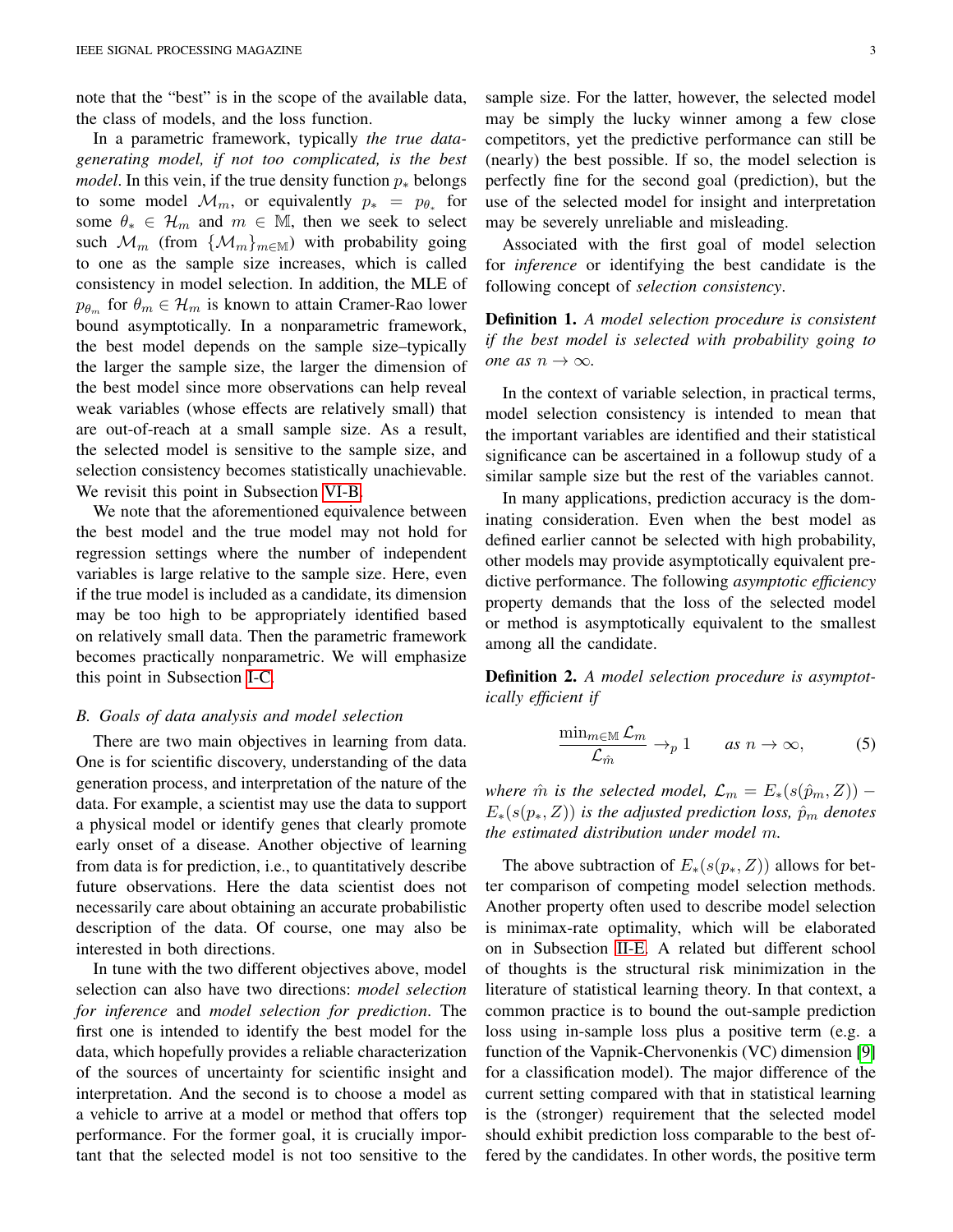plus the in-sample loss should asymptotically approach the true out-sample loss (as sample size goes to infinity).

The goals of *inference* and *prediction* as assessed in terms of asymptotic efficiency of model selection can often be well aligned in a parametric framework, although there exists an unbridgeable conflict when a minimax view is taken to assess the prediction performance. We will elaborate on this and related issues in Section [III.](#page-9-0)

In light of all the above discussions, we note that the task of *model selection* is primarily concerned with the selection of  $\mathcal{M}_m$  ( $m \in \mathbb{M}$ ), because once m is identified, the model fitting part is straightforward. Thus, the model selection procedure can also be regarded as a joint estimation of both the distribution family  $(\mathcal{M}_m)$ and the parameters in each family  $(\theta_m \in \mathcal{H}_m)$ .

A model class  $\{\mathcal{M}_m\}_{m\in\mathbb{M}}$  is nested if smaller models are always special cases of larger models. For a nested model class, the model selection is sometimes referred to as the *order selection* problem. The task of model selection in its broad sense can also refer to method (or modeling procedure) selection, which we shall revisit in Section [V.](#page-14-0)

#### <span id="page-3-0"></span>*C. An illustration on fitting and the best model*

We provide a synthetic experiment to illustrates the general rules that 1) better fitting does not imply better predictive performance, and 2) the predictive performance is optimal at a candidate model that typically depends on both the sample size and the unknown datagenerating process. As a result, an appropriate model selection technique is important to single out the best model for inference and prediction in a strong practically parametric framework, or to strike a good balance between the *goodness of fit* and *model complexity* on the observed data to facilitate optimal prediction in a practically nonparametric framework.

<span id="page-3-1"></span>Example 1. *Suppose that a set of time series data*  $\{z_t : t = 1, \ldots, n\}$  *is observed, and we specify an autoregressive (AR) model class with order at most*  $d_n$ . *Each model of dimension (or order)*  $k$   $(k = 1, \ldots, d_n)$ *is in the form of*

$$
z_t = \sum_{i=1}^k \psi_{k,i} z_{t-i} + \varepsilon_t, \tag{6}
$$

*referred to as the AR(k), where*  $\psi_{k,i} \in \mathbb{R}$  ( $i = 1, \ldots, k$ ),  $\psi_{k,k} \neq 0$ , and  $\varepsilon_t$ 's are independent Gaussian noises with *zero mean and variance* σ 2 *. Adopting quadratic loss, the parameters*  $\psi_{k,1}, \ldots, \psi_{k,k}$  *can be estimated by the method of least squares. When the data-generating model is unknown, one critical problem is the identification of*

*the (unknown) order of the autoregressive model. We need to first estimate parameters with different orders*  $1, \ldots, d_n$ , and then select one of them based on a certain *principle.*

*Experiment*: In this experiment, we first generate time series data using each of the following three true data-generating processes, with the sample sizes  $n = 100, 500, 2000, 3000$ . We then fit the data using the model class in Example [1,](#page-3-1) with maximal order  $d_n = 15$ .

1) Parametric framework: The data are generated in the way described by [\(6\)](#page-3-2) with true order  $k_0 = 3$ , and parameters  $\psi_{3,\ell} = 0.7^{\ell}$  ( $\ell = 1, 2, 3$ ).

Suppose that we adopt the quadratic loss in Example [1.](#page-3-1) Then we obtain the in-sample prediction loss

$$
\hat{e}_k = (n-k)^{-1} \sum_{t=k+1}^n \left( z_t - \sum_{i=1}^k \hat{\psi}_{k,i} z_{t-i} \right)^2.
$$

In Figure [1\(](#page-5-0)a), we plot  $\hat{e}_k$  against k for  $k = 1, \ldots, d_n$ , averaged over 50 independent replications. The curve for each sample size  $n$  is monotonically decreasing, because larger models fit the same data better. We compute and plot in Figure [1\(](#page-5-0)b) the out-sample prediction loss in [\(4\)](#page-1-2), which is equivalent to  $E_*(s(\hat{p}_k, Z_t)) = E_*(Z_t \sum_{i=1}^{k} \hat{\psi}_{k,i} Z_{t-i}$ <sup>2</sup> in this example. The above expectation is taken over the true stationary distribution of an independent process of  $Z_t$ .<sup>[1](#page-3-3)</sup> The curves in Figure [1\(](#page-5-0)b) show that the predictive performance is only optimal at the true order.

Under the quadratic loss, we have  $E_*(s(p_*, Z_t)) = \sigma^2$ , and the asymptotic efficiency (Definition [2\)](#page-2-0) requires that

<span id="page-3-4"></span>
$$
\frac{\min_{k=1,\dots,d_n} E_*(Z_t - \sum_{i=1}^k \hat{\psi}_{k,i} Z_{t-i})^2 - \sigma^2}{E_*(Z_t - \sum_{j=1}^k \hat{\psi}_{\hat{k},j} Z_{t-j})^2 - \sigma^2} \tag{7}
$$

converges to one in probability. In order to describe how the predictive performance of each model deviates from the best possible, we define the *efficiency* of each model  $\mathcal{M}_m$  to be  $\mathcal{L}_m/\mathcal{L}_{\hat{m}}$ . Note that the concepts of efficiency and asymptotic efficiency in model selection are reminiscent of their counterparts in parameter estimation. We plot the efficiency of each candidate model in Figure [1\(](#page-5-0)c). Similarly to Figure [1\(](#page-5-0)b), the curves here show that the true model is the most efficient model. We note that the minus- $\sigma^2$  adjustment of out-sample prediction loss in the above definition makes the property highly nontrivial to achieve (see for example [\[11\]](#page-18-9)– [\[13\]](#page-18-10)). Consider for example the comparison between  $AR(2)$  and  $AR(3)$  models, with the  $AR(2)$  being the

<span id="page-3-3"></span><span id="page-3-2"></span> $1$ An alternative definition is based on the same-realization expectation that calculates the loss of the future of an observed time series [\[10\]](#page-18-11).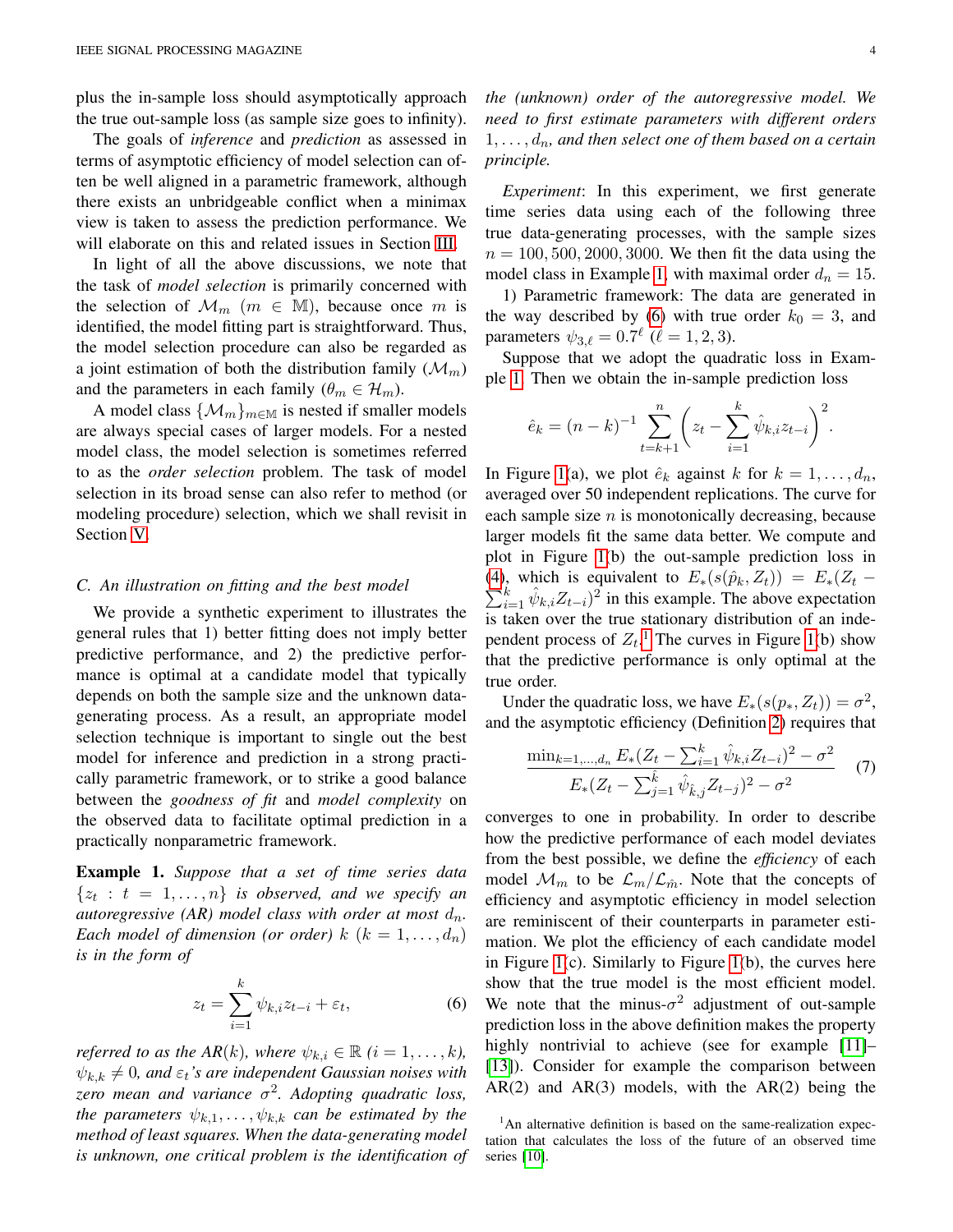true data-generating model. It can be proved that without subtracting  $\sigma^2$ , the ratio (of the mean square prediction errors) for each of the two candidate models approaches 1; by subtracting  $\sigma^2$ , the ratio for AR(2) still approaches 1 while the ratio for  $AR(3)$  approaches  $2/3$ .

2) Nonparametric framework: The data are generated by the moving average model  $z_t = \varepsilon_t - 0.8\varepsilon_{t-1}$ , with  $\varepsilon_t$ being independent standard Gaussian.

Similarly to 1), we plot the results in Figure [2.](#page-5-1) Different from case 1), the predictive performance is optimal at increasing model dimensions as n increases. In such a nonparametric framework, the best model is sensitive to the sample size, so that pursuing an inference of a fixed good model becomes unrealistic. The model selection task aims to select a model that is asymptotically efficient (see Figure  $2(c)$ ). Note that Figures [2\(](#page-5-1)b)(c) are drawn based on the information of the underlying true model which is unavailable in practice, hence we need a model selection method to achieve the asymptotically efficiency.

3) Practically nonparametric framework: The data are generated in the way as in 1), except that  $k_0 = 10$ .

We plot the results in Figure [3.](#page-5-2) For  $n = 2000, 3000$ , the sample sizes are large enough to support the evidence of a true model with a relatively small model dimension. Similarly to experiment 1), this is a parametric framework in which the optimal predictive performance is achieved at the true model. For  $n = 100, 500$ , where the sample sizes are not large enough compared to the true model dimension, however, fitting too many parameters actually causes an increased variance which diminishes the predictive power. In such a scenario, even though the true model is included as a candidate, the best model is not the true model and it is unstable for small or moderate sample sizes as if in a nonparametric setting. In other words, the parametric framework can turn into a practically nonparametric framework in the small data regime. It can also work the other way around, i.e., for a true nonparametric framework, for a large range of sample sizes (e.g., 100 to 2000), a relatively small parametric model among the candidates maintains to be the best model [\[14\]](#page-18-12).

# <span id="page-4-0"></span>II. PRINCIPLES AND APPROACHES FROM VARIOUS PHILOSOPHIES OR MOTIVATIONS

A wide variety of model selection methods have been proposed in the past few decades, motivated by different viewpoints and justified under various circumstances. Many of them originally aimed to select either the order in an AR model or subset of variables in a regression model. We review some of the representative approaches in these contexts in this section.

#### <span id="page-4-3"></span>*A. Information criteria based on likelihood functions*

Information criteria generally refer to model selection methods that are based on likelihood functions and applicable to parametric model based problems. Here we introduce some information criteria whose asymptotic performances are well understood.

Akaike information criterion (AIC) is a model selection principle proposed by Akaike [\[15\]](#page-18-13). A detailed derivation of it from an information theoretic perspective can be found in [\[1\]](#page-18-0). Briefly speaking, the idea is to approximate the out-sample prediction loss by the sum of the in-sample prediction loss and a correction term. We refer to [\[1\]](#page-18-0) for a detailed derivation of this correction term. In the typical setting where the loss is logarithmic, the AIC procedure is to select the model  $\mathcal{M}_m$  that minimizes

<span id="page-4-2"></span>
$$
AIC_m = -2\hat{\ell}_{n,m} + 2d_m,\tag{8}
$$

where  $\ell_{n,m}$  is the maximized log-likelihood of model  $\mathcal{M}_m$  given *n* observations as defined in [\(1\)](#page-1-3), and  $d_m$  is the dimension of model  $\mathcal{M}_m$ . It is clear that more complex models (with larger  $d_m$ ) will suffer from larger penalties.

In the task of autoregressive order selection, it is also common to use

<span id="page-4-1"></span>
$$
AIC_k = n \log \hat{e}_k + 2k \tag{9}
$$

for the model of order k, where  $\hat{e}_k$  is the average insample prediction error based on the quadratic loss. In fact, [\(9\)](#page-4-1) can be derived from [\(8\)](#page-4-2) by assuming that AR noises are Gaussian and by regarding ARs of different orders as  $\{\mathcal{M}_m\}_{m\in\mathbb{M}}$ . A predecessor of AIC is the final prediction error criterion (FPE) [\[16\]](#page-18-14) (also by Akaike). An extension of AIC is the Takeuchi's information criterion [\[17\]](#page-18-15) derived in a way that allows model misspecification, but it is rarely used in practice due to its computational complexity. In the context of generalized estimating equations for correlated response data, a variant of AIC based on quasi-likelihood is derived in [\[18\]](#page-18-16).

Finite-sample corrected AIC (AICc) [\[19\]](#page-18-17) was proposed as a corrected version of the AIC for small-sample study. It selects the model that minimizes

$$
AICc_m = AIC_m + \frac{2{d_m + 1}{d_m + 2}}{n - d_m - 2}.
$$

Unless the sample size  $n$  is small compared with model dimension  $d_m$ , there is little difference between AICc and AIC. Another modified AIC that replaces the constant 2 with a different positive number has also been studied in [\[20\]](#page-18-18).

Bayesian information criterion (BIC) [\[21\]](#page-18-19) is another popular model selection principle. It selects the model  $m$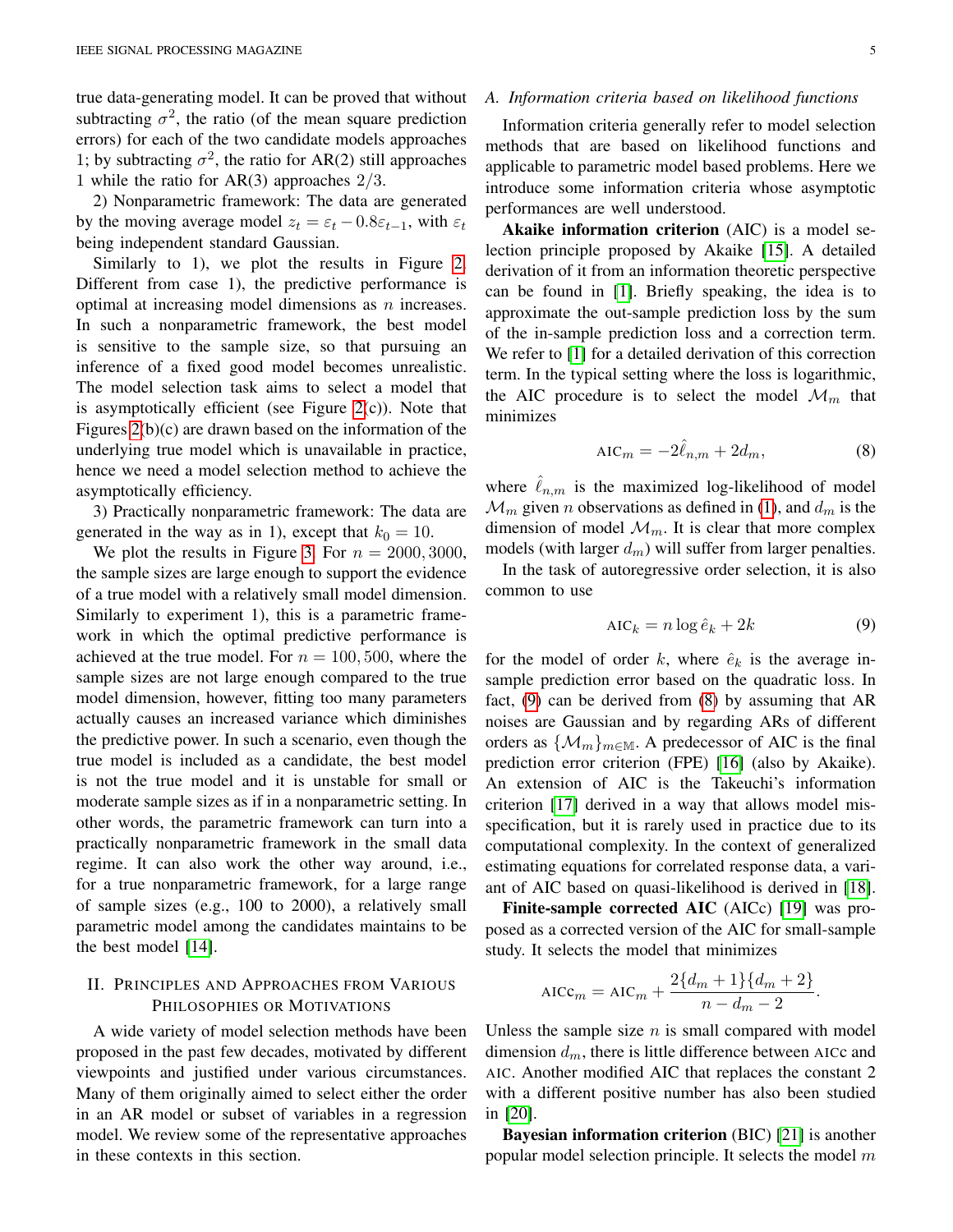<span id="page-5-0"></span>

<span id="page-5-1"></span>Fig. 1: Parametric framework: the best predictive performance is achieved at the true order 3



<span id="page-5-2"></span>Fig. 2: Nonparametric framework: the best predictive performance is achieved at an order that depends on the sample size



Fig. 3: Practically nonparametric framework: the best predictive performance is achieved at an order that depends on the sample size in the small data regime

that minimizes

$$
BIC_m = -2\hat{\ell}_{n,m} + d_m \log n.
$$
 (10)

The only difference with AIC is that the constant 2 in the penalty term is replaced with the logarithm of the sample size. The original derivation of BIC by Schwarz turned out to have a nice Bayesian interpretation, as its current name suggests.

To see the interpretation, we assume that  $z_1, \ldots, z_n$ are the realizations of i.i.d. random variables, and  $\pi(\cdot)$  is any prior distribution on  $\theta$  which has dimension d. We let  $\ell_n(\theta) = \sum_{i=1}^n \log p_\theta(z_i)$  be the log-likelihood function, and  $\hat{\theta}_n$  the MLE of  $\theta$ . A variant of the Bernstein-von Mises theorem [\[22,](#page-18-20) Chapter 10.2] gives (under regularity <span id="page-5-4"></span>conditions)

$$
\int_{\mathbb{R}^d} \pi(\hat{\theta}_n + n^{-\frac{1}{2}}r) \exp\left(\ell_n(\hat{\theta}_n + n^{-\frac{1}{2}}r) - \ell_n(\hat{\theta}_n)\right) dr
$$

$$
\rightarrow_p \pi(\theta_*)(2\pi)^{d/2} \{\det E_*(-\nabla^2_\theta \log p_{\theta_*}(z))\}^{-1/2} (11)
$$

as  $n \to \infty$ , for some constant  $\theta_*$ . Note that the right hand side of [\(11\)](#page-5-3) is a constant that does not depend on n. Direct calculations show that the left hand side of  $(11)$ equals

<span id="page-5-5"></span><span id="page-5-3"></span>
$$
p(z_1, \ldots, z_n) \exp\biggl(-\ell_n(\hat{\theta}_n) + \frac{d}{2}\log n\biggr). \tag{12}
$$

Therefore, selecting a model with the largest marginal likelihood  $p(z_1, \ldots, z_n)$  (as advocated by Bayesian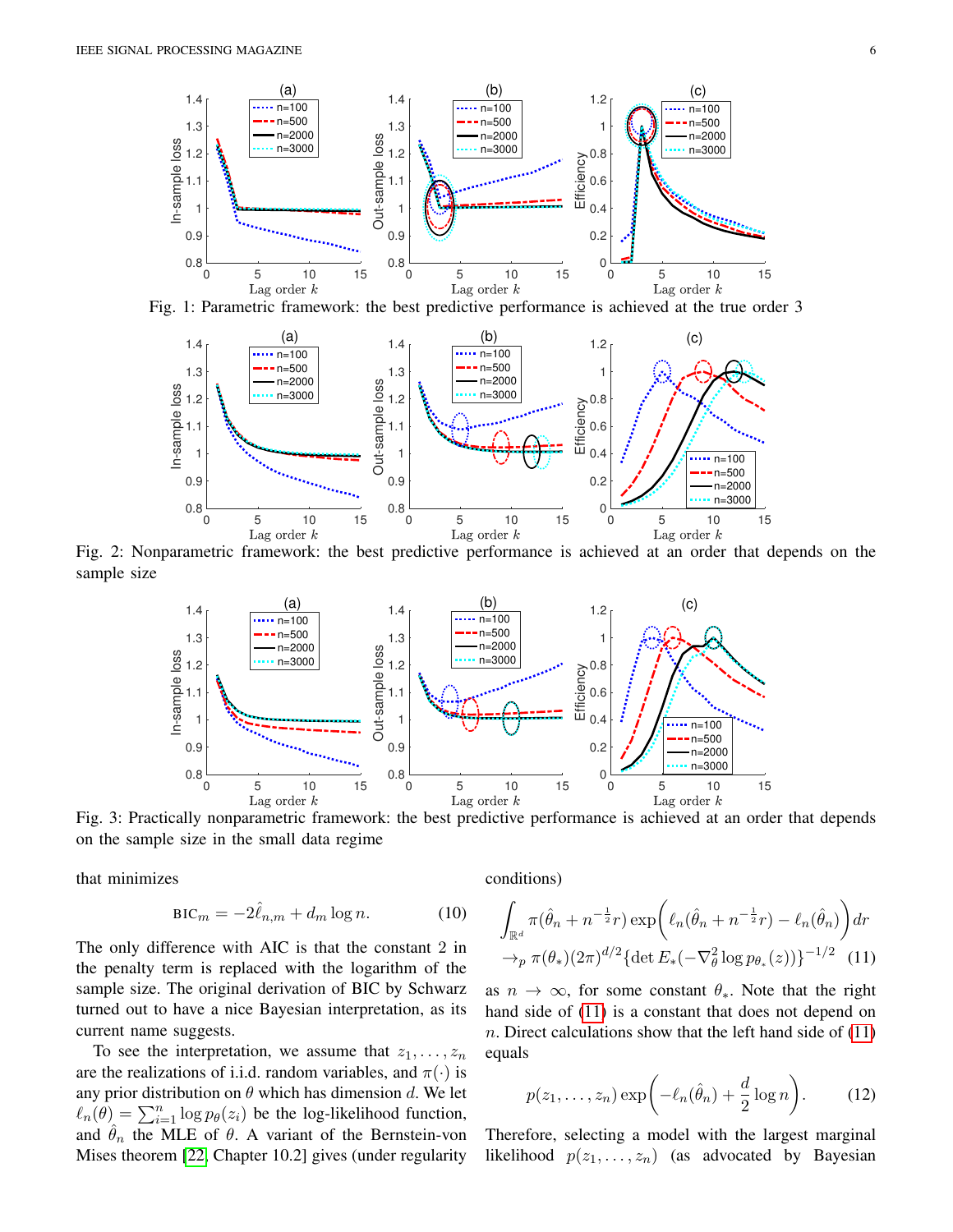model comparison) is asymptotically equivalent to selecting a model with the smallest BIC in [\(10\)](#page-5-4). It is interesting to see that the marginal likelihood of a model does not depend on the imposed prior at all in the large sample limit. Intuitively speaking, this is because in the integration of  $p(z_1,...,z_n) = \int_{\theta} \pi(\theta) p_{\theta}(z_1,...,z_n) d\theta$ , the mass is concentrated around  $\tilde{\theta}_n$  with radius  $O(n^{-1/2})$ and dimension  $d$ , so its value is proportional to the maximized likelihood value multiplied by the volume approximately at the order of  $n^{-d/2}$ , which is in line with [\(12\)](#page-5-5).

Hannan and Quinn criterion (HQ) [\[23\]](#page-18-21) was proposed as an information criterion that achieves strong consistency in autoregressive order selection. In other words, if the data are truly generated by an autoregressive model of fixed order  $k_0$ , then the selected order k converges almost surely to  $k_0$  as the sample size goes to infinity. We note that strong consistency implies (the usual) consistency. In general, this method selects a model by minimizing  $HQ_m = -2\hat{\ell}_{n,m} + 2c \ d_m \log \log n$ (for any constant  $c > 1$ ). It can be proved under some conditions that any penalty no larger than  $2d_m \log \log n$ is not strongly consistent [\[23\]](#page-18-21); therefore, HQ employs the smallest possible penalty to guarantee strong consistency.

Bridge criterion (BC) [\[24\]](#page-18-22), [\[25\]](#page-18-23) is a recently proposed information criterion that aims to bridge the advantages of both AIC and BIC in the asymptotic regime. It selects the model  $\mathcal{M}_m$  that minimizes BC<sub>m</sub> =  $-2\hat{\ell}_{n,m} + c_n(1+2^{-1}+\cdots+d_m^{-1})$  (with the suggested  $c_n = n^{2/3}$ ) over all the candidate models whose dimensions are no larger than  $d_{m_{\text{AIC}}}$ , the dimension of the model selected by AIC. Note that the penalty is approximately  $c_n \log d_m$ , but it is written as a harmonic number to highlight some of its nice interpretations. Its original derivation was motivated by a recent finding that the information loss of underfitting a model of dimension d using dimension  $d-1$  is asymptotically  $\chi_1^2/d$  for large d, assuming that nature generates the model from a non-informative uniform distribution over its model space (in particular the coefficient space of all stationary autoregressions) [\[24,](#page-18-22) Appendix A]. BC was proved to perform similarly to AIC in a nonparametric framework, and similarly to BIC in a parametric framework. We further discuss BC in Section [III.](#page-9-0)

#### *B. Methods from other perspectives*

In addition to information criteria, some other model selection approaches have been motivated from either Bayesian, information-theoretic, or decision-theoretic perspectives.

Bayesian posterior probability is commonly used in Bayesian data analysis. Suppose that each model  $m \in \mathbb{M}$ is assigned a prior probability  $p(\mathcal{M}_m) > 0$  (such that  $\sum_{m \in \mathbb{M}} p(\mathcal{M}_m) = 1$ , interpreted as the probability that model  $\mathcal{M}_m$  contains the true data-generating distribution  $p_{\ast}$ . Such a prior may be obtained from scientific reasoning or knowledge from historical data. For each  $m \in \mathbb{M}$ we also introduce a prior with density  $\theta_m \mapsto p_m(\theta_m)$  $(\theta_m \in \mathcal{H}_m)$ , and a likelihood of data  $p_m(z \mid \theta_m)$  where  $z = [z_1, \ldots, z_n]$ . A joint distribution on  $(z, \theta_m, \mathcal{M}_m)$  is therefore well defined, based on which various quantities of interest can be calculated. We first define the marginal likelihood of model  $\mathcal{M}_m$  by

<span id="page-6-0"></span>
$$
p(z \mid \mathcal{M}_m) = \int_{\mathcal{H}_m} p_m(z \mid \theta_m) p_m(\theta_m) d\theta_m.
$$
 (13)

Based on [\(13\)](#page-6-0), we obtain the following posterior probabilities on models by Bayes formula

<span id="page-6-1"></span>
$$
p(\mathcal{M}_m \mid z) = \frac{p(z \mid \mathcal{M}_m)p(\mathcal{M}_m)}{\sum_{m' \in \mathbb{M}} p(z \mid \mathcal{M}_{m'})p(\mathcal{M}_{m'})}.
$$
 (14)

The maximum a posteriori approach [\[26\]](#page-18-24) would select the model with the largest posterior probability.

Bayes factors are also popularly adopted for Bayesian model comparison, defined for a pair of models  $(\mathcal{M}_m, \mathcal{M}_{m'})$  by

$$
B_{m,m'}=\frac{p(\mathcal{M}_m \mid z)}{p(\mathcal{M}_{m'} \mid z)}/\frac{p(\mathcal{M}_m)}{p(\mathcal{M}_{m'})}=\frac{p(z \mid \mathcal{M}_m)}{p(z \mid \mathcal{M}_{m'})}.
$$

The model  $\mathcal{M}_m$  is favored over  $\mathcal{M}_{m'}$  if  $B_{m,m'} > 1$ . Bayes factors remove the impact of prior probabilities on the models from the selection process, to focus on the ratio of marginal likelihoods. Compared with the Bayesian posterior probability, Bayes factors are appealing when it is difficult to formulate prior probabilities on models.

Bayesian marginal likelihood defined in [\(13\)](#page-6-0), also referred to as the evidence or model evidence, is a quantity naturally motivated by Bayes factors. In the presence of multiple models, the one with the largest Bayesian marginal likelihood is favored over all other models in terms of the Bayes factor. Moreover, it can be seen that the model with the highest marginal likelihood is the model with the highest posterior probability given that the Bayesian prior probabilities on models are all equal. Interestingly, this Bayesian principle using marginal likelihood is asymptotically equivalent to the BIC (as we have introduced in Subsection [II-A\)](#page-4-3). In practice, the above Bayesian model selection methods can be computationally challenging. Calculation of the quantities in [\(13\)](#page-6-0) and [\(14\)](#page-6-1) are usually implemented using Monte Carlo methods, especially sequential Monte Carlo (for online data) and Markov chain Monte Carlo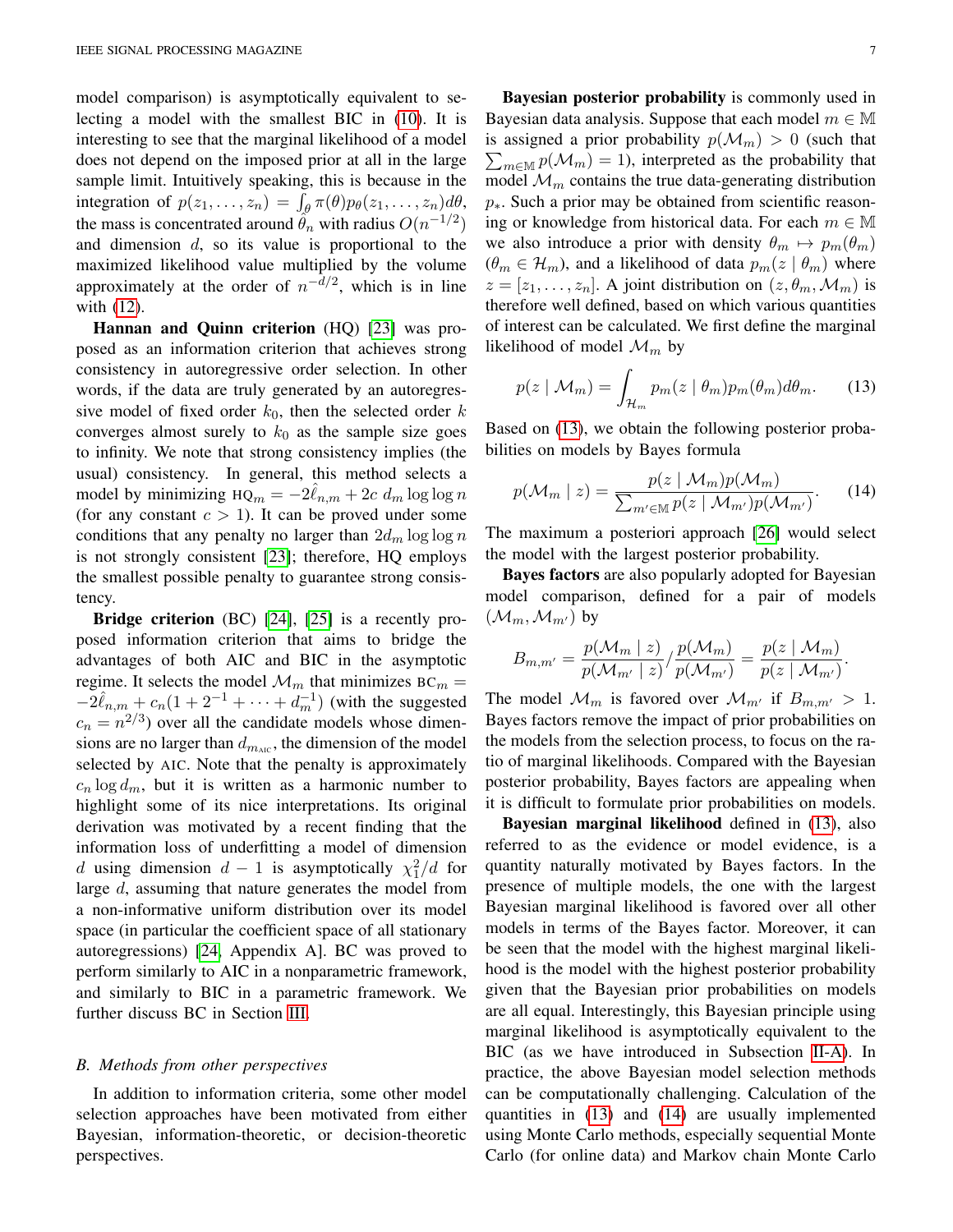(for batch data) (see, e.g., [\[27\]](#page-18-25)). It is worth noting that improper or vague priors on the parameters of any candidate model can have non-negligible impact on the interpretability of marginal likelihood and Bayes factors in the non-asymptotic regime, and that has motivated some recent research on Bayesian model selection [\[28\]](#page-18-26).

Minimum message length (MML) principle [\[29\]](#page-18-27) was proposed from an information-theoretic perspective. It favors the model that generates the shortest overall message, which consists of a statement of the model and a statement of the data concisely encoded with that model. Specifically, this criterion aims to select the model that minimizes

$$
-\log p(\theta) - \log p(x \mid \theta) + \frac{1}{2} \log |I(\theta)| + \frac{d}{2} (1 + \log \kappa_d).
$$

where  $p(\theta)$  is a prior,  $p(x | \theta)$  is the likelihood function,  $I(\theta) = \int {\partial \log p(x | \theta) / \partial \theta}^2 p(x | \theta) dx$  is the Fisher information, d is the dimension of  $\theta$ , and  $\kappa_d$  is the socalled optimal quantizing lattice constant that is usually approximated by  $\kappa_1 = 1/12$ . A detailed derivation and application of MML can be found in [\[30\]](#page-18-28).

Minimum description length (MDL) principle [\[31\]](#page-18-29)-[\[34\]](#page-18-30) describes the best model as the one that leads to the best compression of a given set of data. It was also motivated by an information-theoretic perspective (which is similar to MML). Different with MML which is in a fully Bayesian setting, MDL avoids assumptions on prior distribution. Its predictive extension, referred to as the predictive minimum description length criterion (PMDL), is proposed in [\[35\]](#page-18-31). One formulation of the principle is to select the model by minimizing the stochastic complexity  $-\log p_{\theta_1}(z_1) - \sum_{t=2}^n \log p_{\theta_t}(z_t)$  $z_1, \ldots, z_{t-1}$ , in which  $\theta_t$ 's are restricted to the same parameter space (with the same dimension). Here, each  $\theta_t$  (t > 1) is the MLE calculated using  $z_1, \ldots, z_{t-1}$ and  $p_{\theta_1}(\cdot)$  can be an arbitrarily chosen prior distribution. The above PMDL criterion is also closely related to the prequential (or predictive sequential) rule [\[36\]](#page-18-32) from a decision-theoretic perspective.

Deviance information criterion (DIC) [\[37\]](#page-18-33) was derived as a measure of Bayesian model complexity. Instead of being derived from a frequentist perspective, DIC can be thought of as a Bayesian counterpart of AIC. To define DIC, a relevant concept is the deviance under model m:  $D_m(\theta) = -2 \log p_m(y|\theta) + C$  where C does not depend on the model being compared. Also we define the "effective number of parameters" of the model to be  $p_D = E_{\theta|z}D_m(\theta) - D_m(E_{\theta|z}(\theta))$ , where  $E_{\theta|z}(\cdot)$  is the expectation taken over  $\theta$  conditional on all the observed data z under model  $\mathcal{M}_m$ . Then the DIC selects the model  $\mathcal{M}_m$  that minimizes

<span id="page-7-0"></span>
$$
\mathrm{DIC}_m = D_m(E_{\theta|z}(\theta)) + 2p_D. \tag{15}
$$

The conceptual connection between DIC and AIC can be readily observed from [\(15\)](#page-7-0). The MLE and model dimension in AIC are replaced with the posterior mean and effective number of parameters respectively in DIC. Compared with AIC, DIC enjoys some computational advantage for comparing complex models whose likelihood functions may not even be in analytic forms. In Bayesian settings, Markov chain Monte Carlo tools can be utilized to simulate posterior distributions of each candidate model, which can be further used to efficiently compute DIC in [\(15\)](#page-7-0).

#### *C. Methods that do not require parametric assumptions*

Cross-validation (CV) [\[38\]](#page-18-34), [\[39\]](#page-18-35) is a class of model selection methods widely used in machine learning practice. CV does not require the candidate models to be parametric, and it works as long as the data are permutable and one can assess the predictive performance based on some measure. A specific type of CV is the delete-1 CV method [\[40\]](#page-18-36) (or leave-one-out, LOO). The idea is explained as follows. For brevity, let us consider a parametric model class as before. Recall that we wish to select a model  $\mathcal{M}_m$  with as small out-sample loss  $E_*(s(p_{\tilde{\theta}_m}, Z))$  as possible. Its computation involves an unknown true data-generating process, but we may approximate it by  $n^{-1} \sum_{i=1}^{n} s(p_{\hat{\theta}_{m,-i}}, z_i)$  where  $\hat{\theta}_{m,-i}$ is the MLE under model  $\mathcal{M}_m$  using all the observations except  $z_i$ . In other words, given n observations, we leave each one observation out in turn and attempt to predict that data point by using the  $n-1$  remaining observations, and record the average prediction loss over  $n$  rounds. Interestingly, the LOO was shown to be asymptotically equivalent to either AIC or TIC under some regularity conditions [\[40\]](#page-18-36).

In general, CV works in the following way. It first randomly splits the original data into a training set of  $n_t$  data  $1 \leq n_t \leq n-1$  and a validation set of  $n_v = n - n_t$  data; each candidate model is then trained from the  $n_t$  data and validated on the remaining data (i.e. to record the average validation loss); the above procedure is independently replicated a few times (each with a different validation set) in order to reduce the variability caused by splitting; finally, the model with the smallest average validation loss is selected, and it is re-trained using the complete data for future prediction.

A special type of CV is the so-called  $k$ -fold CV (with  $k$  being a positive integer). It randomly partitions data into  $k$  subsets of (approximately) equal size; each model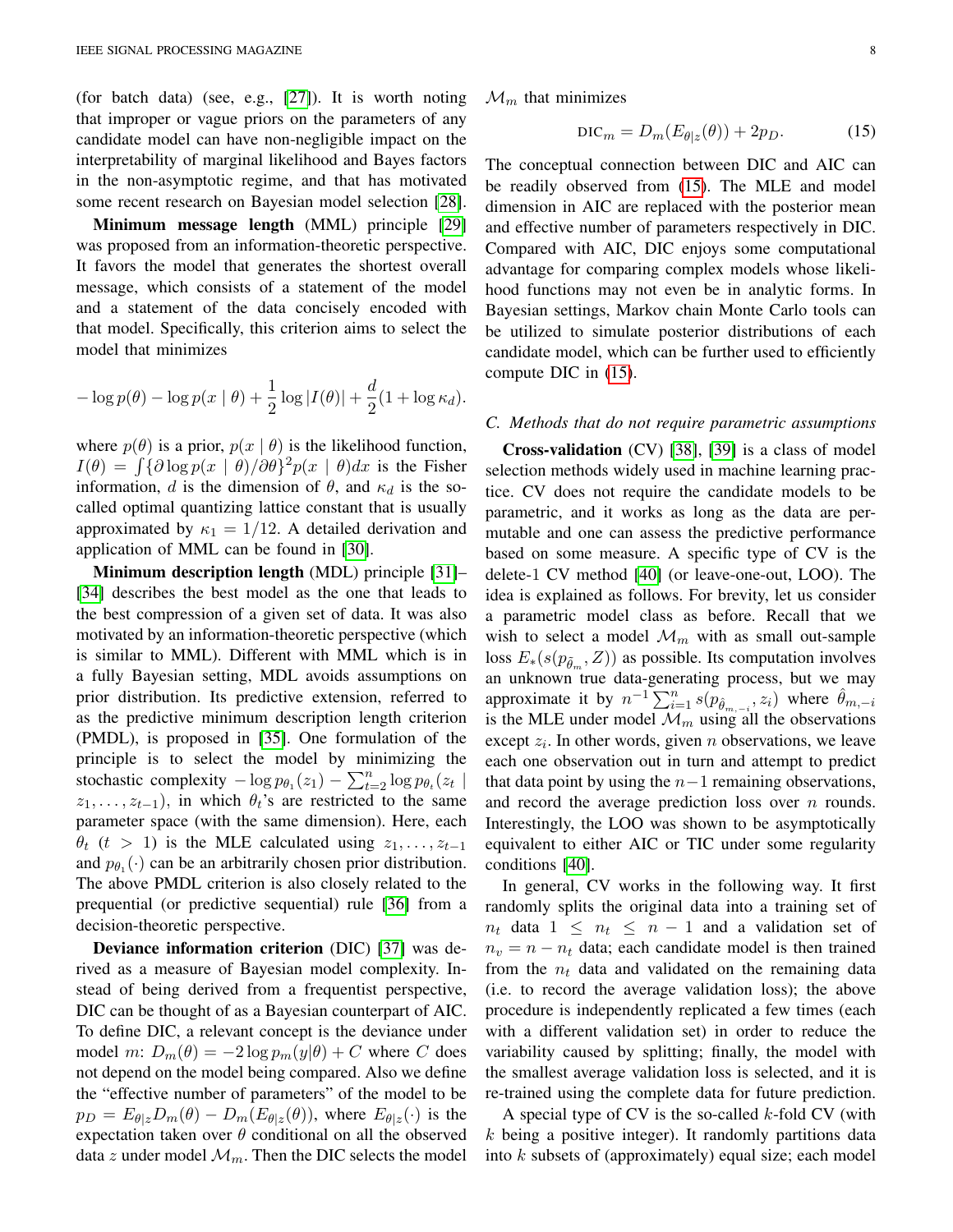is trained on  $k-1$  folds and validated on the remaining 1 fold; the procedure is repeated  $k$  times, and the model with the smallest average validation loss is selected. The k-fold CV is perhaps more commonly used than LOO, partly due to the large computational complexity involved in LOO. The holdout method, as often used in data competitions (e.g., Kaggle competition) is also a special case of CV: It does data splitting only once, one part as the training set and the remaining part as the validation set. We note that there exist fast methods such as generalized cross-validation (GCV) as surrogates to LOO in order to reduce the computational cost. Some additional discussion on CV will be elaborated on in Section [VI.](#page-16-0)

## *D. Methods proposed for specific types of applications*

There have been some other criteria proposed for specific types of applications, mostly for time series or linear regression models.

Predictive least squares (PLS) principle proposed by Rissanen [\[41\]](#page-18-37) is a model selection criterion based on his PMDL principle. PLS aims to select the stochastic regression model by minimizing the accumulated squares of prediction errors (in a time series setting), defined as

$$
\text{PLS}_m = \sum_{t=t_0+1}^n (y_t - x_{m,t}^{\text{T}} \beta_{m,t-1})^2
$$

where  $y_t$  is each response variable,  $x_{m,t}$  is the vector of covariates corresponding to model m, and  $\beta_{m,t-1}$  is the least squares estimate of model  $\mathcal{M}_m$  based on data before time t. The time index  $t_0$  is the first index such that  $\beta_t$  is uniquely defined. Conceptually, PLS is not like AIC and BIC that select the model that minimizes a loss plus a penalty; it seems more like the counterpart of LOO in sequential contexts. Interestingly, it has been proved that PLS and BIC are asymptotically close, both strongly consistent in selecting the data-generating model (in a parametric framework) [\[42\]](#page-19-0). Extensions of PLS where the first index  $t_0$  is a chosen sequence indexed by n have also been studied. For example, it has been shown under some conditions that PLS with  $t_0/n \rightarrow 1$  shares the same asymptotic property of AIC (see, e.g., [\[43\]](#page-19-1) and the references therein).

Generalized information criterion ( $GIC_{\lambda_n}$ ) [\[12\]](#page-18-38), [\[44\]](#page-19-2) represents a wide class of criteria whose penalties are linear in model dimension. It aims to select the regression model  $\mathcal{M}_m$  that minimizes

$$
GIC_{\lambda_n,m} = \hat{e}_m + \frac{\lambda_n \hat{\sigma}_n^2 d_m}{n}.
$$

Here,  $\hat{\sigma}_n^2$  is an estimator of  $\sigma^2$ , the variance of the noise, and  $\hat{e}_m = n^{-1} \|y - \hat{y}_m\|_2^2$  $\frac{2}{2}$  is the mean square error between the observations and least squares estimates under regression model  $\mathcal{M}_m$ .  $\lambda_n$  is a deterministic sequence of  $n$  that controls the trade-off between the model fitting and model complexity. If we replace  $\hat{\sigma}_n^2$  with  $(n - d_m)^{-1}n\hat{e}_m$ , it can be shown under mild conditions that minimizing  $GIC_{\lambda_n}$  is equivalent to minimizing [\[12,](#page-18-38) pp. 232]

$$
\log \hat{e}_m + \frac{\lambda_n d_m}{n}.\tag{16}
$$

In this case,  $\lambda_n = 2$  corresponds to AIC and  $\lambda_n =$  $log n$  corresponds to BIC. **Mallows'**  $C_p$  **method** [\[45\]](#page-19-3) is a special case of GIC with  $\hat{\sigma}_n^2 \triangleq (n - d_{\bar{m}})^{-1} n \hat{e}_{\bar{m}}$ and  $\lambda_n = 2$ , where  $\bar{m}$  indexes the largest model which includes all the covariates.

# <span id="page-8-0"></span>*E. Theoretical properties of the model selection criteria*

Theoretical examinations of model selection criteria have centered on several properties: consistency in selection, asymptotic efficiency and minimax-rate optimality. Selection consistency targets the goal of identifying the best model or method on its own for scientific understanding, statistical inference, insight or interpretation. Asymptotic efficiency and minimax-rate optimality (defined in Definition [3](#page-9-1) below) are in tune with the goal of prediction. Before we introduce the theoretical properties, it is worth mentioning that many model selection methods can also be categorized into two classes according to their large-sample performances, respectively represented by AIC and BIC. In fact, it has been known that AICc, FPE and GCV are asymptotically close to AIC; on the other hand, Bayes factors, HQ, and the original PLS are asymptotically close to BIC. For some other methods such as CV and GIC, their asymptotic behavior usually depends on the tuning parameters.  $GIC_{\lambda_n}$  is asymptotically equivalent to AIC when  $\lambda_n = 2$ and to BIC when  $\lambda_n = \log n$ . In general, any sequence of  $\lambda_n$  satisfying  $\lambda_n \to \infty$  would exhibit the consistency property shared by BIC. As a corollary, the  $C_p$  method (as a special case of  $GIC<sub>2</sub>$ ) is asymptotically equivalent to AIC. For CV with  $n_t$  training data and  $n_v$  validation data, it is asymptotically similar to AIC when  $n_v/n_t \to 0$ (including the LOO as a special case), and to BIC when  $n_v/n_t \to \infty$  [\[12,](#page-18-38) Eq. (4.5)].

In general, AIC and BIC have served as the golden rules for model selection in statistical theory since their existence. Though cross-validations or Bayesian procedures have also been widely used, their asymptotic justifications are still rooted in frequentist approaches in the form of AIC, BIC, etc. Therefore, understanding the asymptotic behavior of AIC and BIC is crucial in both theory and practice. We therefore focus on the properties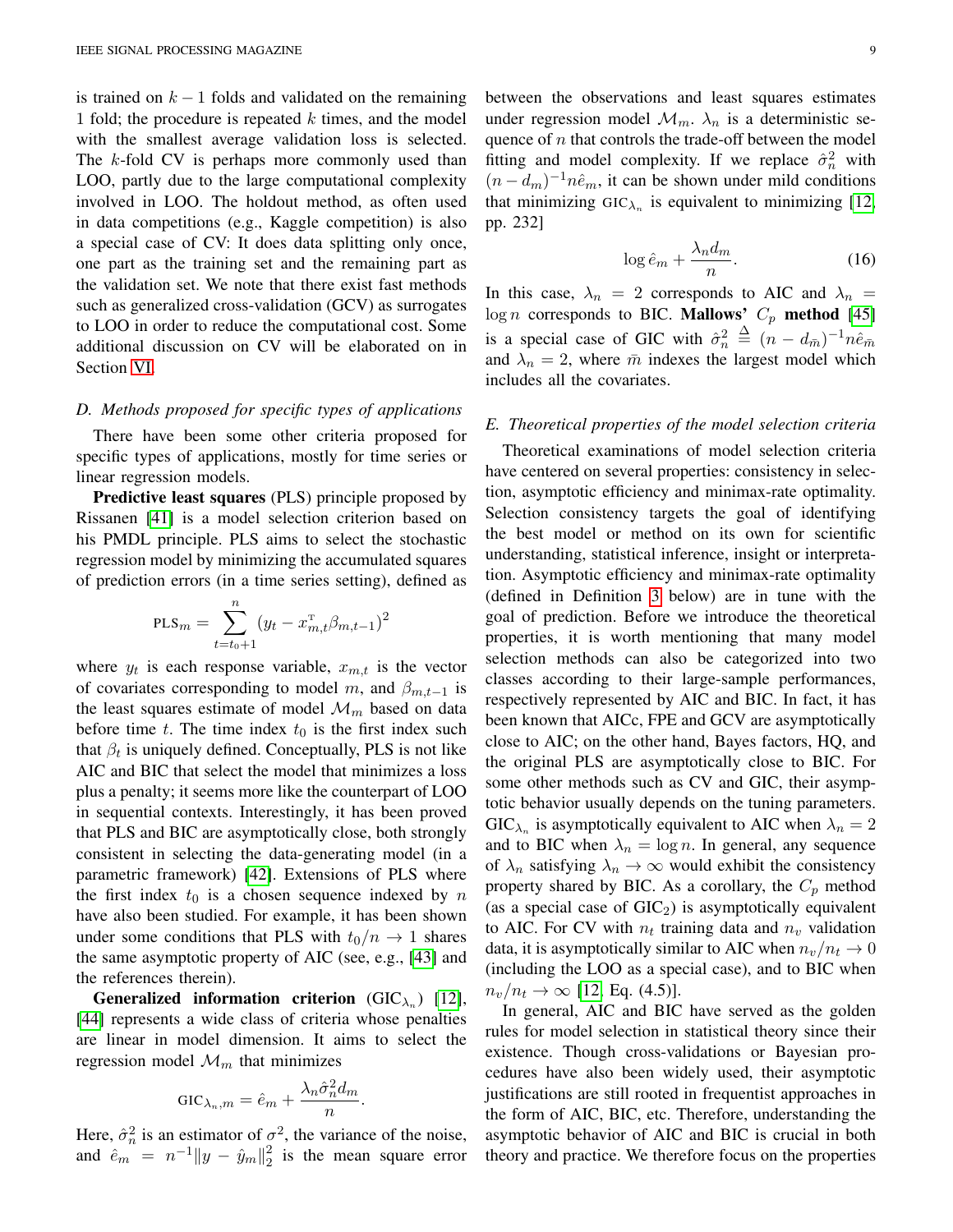of AIC and BIC in the rest of this section and Section [III.](#page-9-0) It is remarkable that the asymptotic watershed of AIC and BIC (and their closely related methods) simply lies in whether the penalty is a fixed well-chosen constant or goes to infinity as a function of  $n$ .

First of all, AIC is proved to be *minimax-rate optimal* for a range of variable selection tasks, including the usual subset selection and order selection problems in linear regression, and nonparametric regression based on series expansion with basis such as polynomials, splines, or wavelets (see, e.g., [\[46\]](#page-19-4) and the references therein). For example, consider the minimax risk of estimating the regression function  $f \in \mathcal{F}$  under the squared error

$$
\inf_{\hat{f}} \sup_{f \in \mathcal{F}} n^{-1} \sum_{i=1}^{n} E_*(\hat{f}(x_i) - f(x_i))^2, \qquad (17)
$$

where  $\hat{f}$  is over all estimators based on the observations, and  $f(x_i)$  is the expectation of the *i*th response variable (or the ith value of the regression function) conditional on the *i*th vector of variables  $x_i$ . Each  $x_i$  can refer to a vector of explanatory variables, or polynomial basis terms, etc. For a model selection method  $\nu$ , its worstcase risk is  $\sup_{f \in \mathcal{F}} R(f, \nu, n) = n^{-1} \sum_{i=1}^n E_* \{ \hat{f}_\nu(x_i)$  $f(x_i)$ <sup>2</sup> with  $\hat{f}_\nu$  being the least squares estimate of f under the variables selected by  $\nu$ .

<span id="page-9-1"></span>Definition 3. *A method* ν *is said to be minimax-rate optimal over* F *if*  $\sup_{f \in \mathcal{F}} R(f, \nu, n)$  *converges at the same rate as the minimax risk in [\(17\)](#page-9-2).*

Another good property of AIC is that it is *asymptotically efficient* (as defined in [\(5\)](#page-2-1)) in a nonparametric framework (see, e.g., [\[11\]](#page-18-9), [\[47\]](#page-19-5)). In other words, the predictive performance of its selected model is asymptotically equivalent to the best offered by the candidate models (even though it is sensitive to the sample size).

BIC, on the other hand, is known to be consistent in selecting the smallest true data-generating model in a parametric framework (see, e.g., [\[12\]](#page-18-38), [\[23\]](#page-18-21)). For example, suppose that the data are truly generated by an  $AR(2)$ , and the candidate models are  $AR(2)$ ,  $AR(3)$ , and a moving average model which is essentially AR( $\infty$ ). Then AR(2) is selected with probability going to one as the sample size tends to infinity.  $MA(1)$  is not selected because it is a wrong model, and AR(3) is not selected because it overfits (even though it nests AR(2) as its special case). Moreover, it can be proved that the consistency of BIC also implies that it is *asymptotically efficient* in a parametric framework [\[12\]](#page-18-38), [\[24\]](#page-18-22). We will elaborate more on the theoretical properties of AIC and BIC in Section [III.](#page-9-0)

# <span id="page-9-0"></span>III. WAR AND PEACE—CONFLICTS BETWEEN AIC AND BIC, AND THEIR INTEGRATION

In this section, we review some research advances in the understanding of AIC, BIC, and related criteria. The choice of AIC and BIC to focus on here is because they represent two cornerstones of model selection principles and theories. We are only concerned with the settings where the sample size is larger than the model dimension. Details of the following discussions can be found in original papers such as [\[11\]](#page-18-9), [\[12\]](#page-18-38), [\[24\]](#page-18-22), [\[47\]](#page-19-5)–[\[49\]](#page-19-6) and the references therein.

<span id="page-9-2"></span>Recall that AIC is asymptotically efficient for the nonparametric framework and is also minimax optimal [\[46\]](#page-19-4). In contrast, BIC is consistent and asymptotically efficient for the parametric framework. Despite the good properties of AIC and BIC, they have their own drawbacks. AIC is known to be inconsistent in a parametric framework where there are at least two correct candidate models. As a result, AIC is not asymptotically efficient in such a framework. For example, if data are truly generated by an AR(2), and the candidate models are  $AR(2)$ ,  $AR(3)$ , etc., then  $AR(2)$  cannot be selected with probability going to one by AIC as the sample size increases. The asymptotic probability of it being selected can actually be analytically computed [\[48\]](#page-19-7). BIC, on the other hand, does not enjoy the properties of minimax-rate optimality and asymptotic efficiency in a nonparametric framework [\[12\]](#page-18-38), [\[50\]](#page-19-8).

Why do AIC and BIC work in those ways? In fact, theoretical arguments in those aspects are highly nontrivial and have motivated a vast literature since the formulations of AIC and BIC. Here we provide some heuristic explanations. For AIC, its formulation in [\(8\)](#page-4-2) was originally motivated by searching the candidate model  $p$  that is the closest in Kullback-Leibler (KL) divergence (denoted by  $D_{KL}$ ) from p to the datagenerating model  $p_{\ast}$ . Since  $\min_{p} D_{KL}(p_{\ast}, p)$  is equivalent to  $\min_p E_*(-\log p)$  for a fixed  $p_*,$  AIC is expected to perform well in minimizing the prediction loss. But AIC is not consistent for a model class containing a true model and at least one oversized model, because fitting the oversized model would only reduce the first term  $-2\hat{\ell}_{n,m}$  in [\(8\)](#page-4-2) by a random quantity that is approximately chi-square distributed (by, e.g., Wilks' theorem [\[51\]](#page-19-9)), while the increased penalty on the second item  $2d_m$  is at a constant level which is not large enough to suppress the overfitting gain in fitness with high probability. On the other hand, selection consistency of BIC in a parametric framework is not surprising due to its nice Bayesian interpretation (see Section [II\)](#page-4-0). However, its penalty  $d_m \log n$  in [\(10\)](#page-5-4) is much larger than the  $2d_m$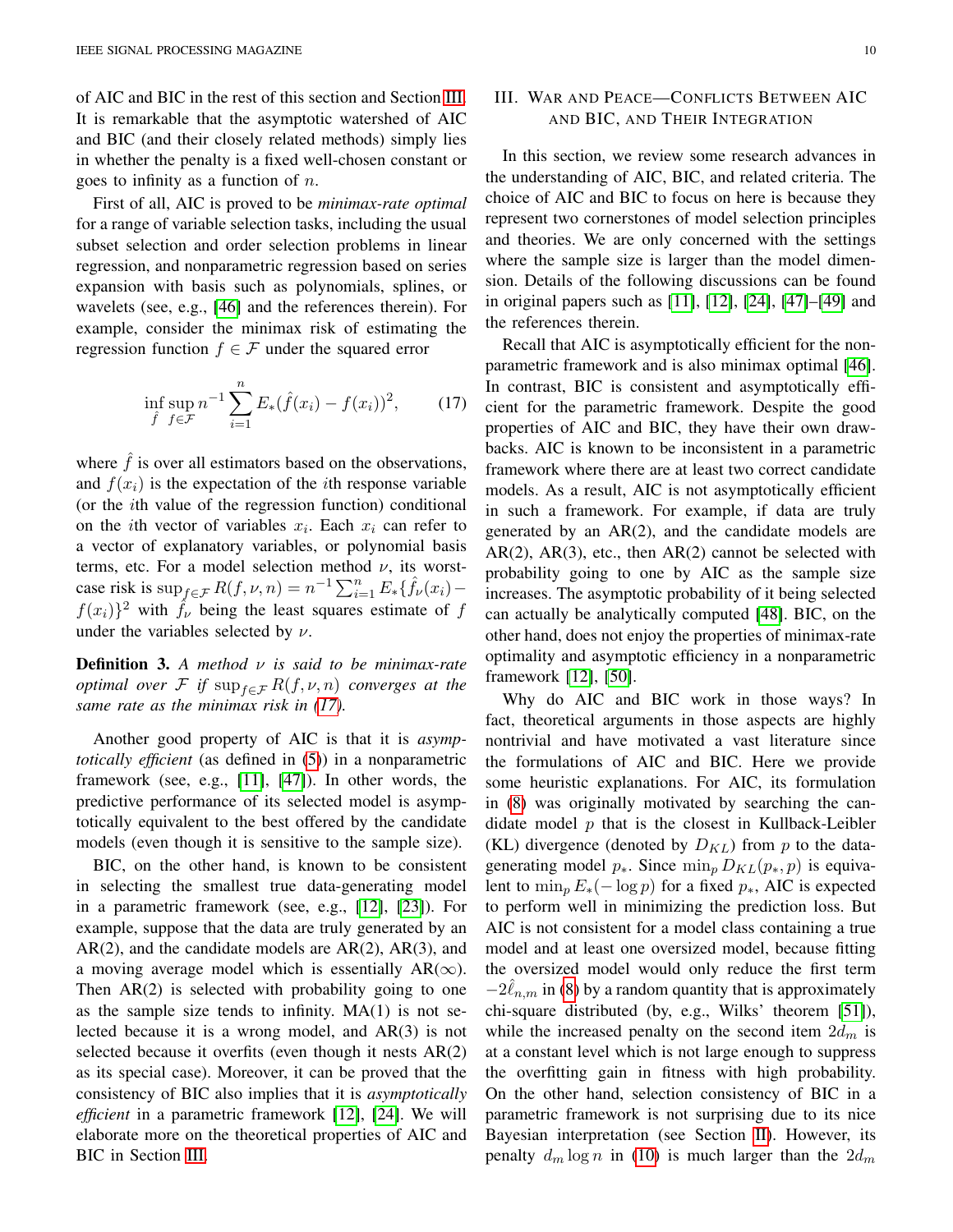<span id="page-10-0"></span>

Fig. 4: A graph illustrating a parametric setting where the model class (by large square) includes the true data generating model (by small red square), a nonparametric setting where the model class (by large circle) excludes the true data generating model, along with an asymptotically efficient model (by red circle) in the second case. It also lists some popular methods suitable for either situation, and a class of GIC and CV that are asymptotically sub-optimal for regression models.

in AIC, so it cannot enjoy the predictive optimality in a nonparametric framework (if AIC already does so).

To briefly summarize, for asymptotic efficiency, AIC (resp. BIC) is only suitable in nonparametric (resp. parametric) settings. Figure [4](#page-10-0) illustrates the two situations. There has been a debate between AIC and BIC in model selection practice, centering on whether the data generating process is in a parametric framework or not. The same debate was sometimes raised under other terminology. In a parametric (resp. nonparametric) framework, the true data-generating model is often said to be well-specified (resp. mis-specified), or finitely (resp. infinitely) dimensional.[2](#page-10-1) Without prior knowledge on how the observations were generated, determining which method to use becomes very challenging. It naturally motivates the following fundamental question:

"*Is it possible to have a method that combines the strengths of AIC and BIC*?"

The combining of strengths can be defined in two ways. Firstly, can the properties of minimax-rate optimality and consistency be shared? Unfortunately, it has been theoretically shown under rather general settings that there exists no model selection method that achieves both optimality simultanously [\[49\]](#page-19-6). That is, for any model selection procedure to be consistent, it must behave sup-optimally in terms of minimax rate of convergence in the prediction loss. Secondly, can the

<span id="page-10-1"></span><sup>2</sup>To see a reason for such terminology, consider for instance the regression analysis using polynomial basis function as covariates. If the true regression function is indeed a polynomial, then it can be parameterized with a finite number of parameters; if it is an exponential function, then it cannot be parameterized with any finitely dimensional parameter.

properties of asymptotic efficiency and consistency be shared? In contrast to minimax-rate optimality which allows the true data-generating model to vary, asymptotic efficiency is in a pointwise sense, meaning that the data are already generated by some fixed (unknown) datagenerating model. Therefore, the asymptotic efficiency is a requirement from a more optimistic view and thus weaker in some sense than the minimaxity. Recall that consistency in a parametric framework is typically equivalent to asymptotic efficiency [\[12\]](#page-18-38), [\[24\]](#page-18-22). Clearly, if an ideal method can combine asymptotic efficiency and consistency, it achieves asymptotic efficiency in both parametric and nonparametric frameworks. That motivated an active line of recent advances in reconciling the two classes of model selection methods [\[24\]](#page-18-22), [\[43\]](#page-19-1), [\[52\]](#page-19-10).

In particular, a new model selection method called Bridge criterion (BC) was recently proposed (see Section [II\)](#page-4-0) to simultaneously achieve consistency in a parametric framework and asymptotic efficiency in both (parametric and nonparametric) frameworks. The key idea of BC is to impose a BIC-like heavy penalty for a range of small models, but to alleviate the penalty for larger models if more evidence is supporting an infinitely dimensional true model. In that way, the selection procedure is automatically adaptive to the appropriate setting (either parametric or nonparametric). A detailed statistical interpretation of how BC works in both theory and practice, and how it relates to AIC and BIC are elaborated in [\[24\]](#page-18-22).

Moreover, in many applications, data analysts would like to quantify to what extent the framework under consideration can be practically treated as parametric, or in other words, how likely the postulated model class is well-specified. This motivated the concept of "parametricness index" (PI) [\[14\]](#page-18-12), [\[24\]](#page-18-22) which assigns a confidence score to model selection. One definition of PI, which we shall use in the following experiment, is the following quantity on  $[0, 1]$ :

$$
PI_n = |d_{m_{BC}} - d_{m_{AIC}}| / (|d_{m_{BC}} - d_{m_{AIC}}| + |d_{m_{BC}} - d_{m_{BIC}}|)
$$

if the denominator is not zero, and  $PI_n = 1$  otherwise. Here,  $d_{m_{\nu}}$  is the dimension of the model selected by the method  $\nu$ . Under some conditions, it can be proved that PI<sub>n</sub>  $\rightarrow$ <sub>p</sub> 1 in a parametric framework and PI<sub>n</sub>  $\rightarrow$ <sub>p</sub> 0 otherwise.

Experiments: We now revisit Example [1](#page-3-1) in Subsection [I-C,](#page-3-0) and numerically demonstrate the performances of different methods based on 100 replications and  $n = 500$ . For each of the three cases, we compute the means and standard errors of the efficiency (defined in [\(7\)](#page-3-4)), dimension of the selected model, and PI, and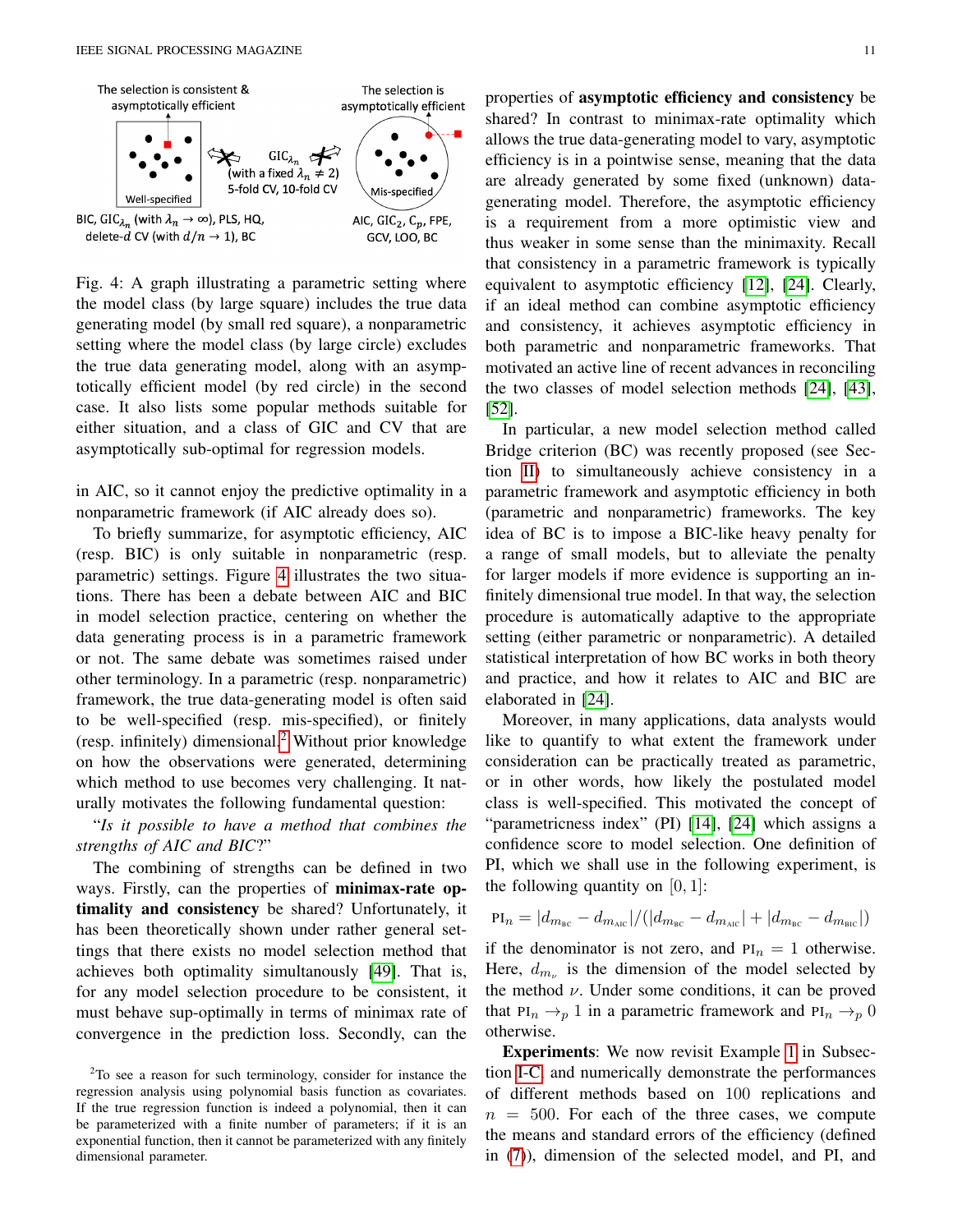<span id="page-11-1"></span>TABLE I: Autoregressive order selection: the average efficiency, dimension, and PI (along with standard errors)

|            |             | <b>AIC</b> | BC         | <b>BIC</b> |
|------------|-------------|------------|------------|------------|
| Case $1$ ) | Efficiency  | 0.78(0.04) | 0.93(0.02) | 0.99(0.01) |
|            | Dimension   | 3.95(0.20) | 3.29(0.13) | 3.01(0.01) |
|            | PI          |            | 0.93(0.03) |            |
| Case $2)$  | Efficiency  | 0.77(0.02) | 0.76(0.02) | 0.56(0.02) |
|            | Dimension   | 9.34(0.25) | 9.29(0.26) | 5.39(0.13) |
|            | PI          |            | 0.13(0.03) |            |
| Case 3)    | Efficiency  | 0.71(0.02) | 0.67(0.02) | 0.55(0.02) |
|            | <b>Size</b> | 6.99(0.23) | 6.61(0.26) | 4.02(0.10) |
|            | PI          |            | 0.35(0.05) |            |

summarize them in Table [I.](#page-11-1) It can be seen that in case 1, BIC and BC perform much better than AIC in terms of efficiency, and PI is close to 1. This is expected from theory as we are in a parametric setting. In cases 2 and 3 which are (practically) nonparametric, BC performs similarly to AIC, much better than BIC, and PI is closer to zero.

In practice, AIC seems more widely used compared with BIC, perhaps mainly due to the thinking that "all models are wrong" and minimax-rate optimality of AIC offers more robustness in adversarial settings than BIC. Nevertheless, the parametric setting is still of vital importance. First of all, being consistent in selecting the true model if it is really among the candidates is certainly mathematically appealing, and a nonparametric framework can be a practically parametric framework. More importantly, when decisions need to be made on the use of certain variables, the concept of consistency that avoids over-selection of variables is practically very important. For instance, if medical researchers need to decide if certain genes should be further studied in costly experiments, the protection of over-fitting of BIC avoids recommending variables that are hard to be justified statistically in a followup study, while AIC may recommend quite a few variables that may have some limited predictive values but their effects are too small to be certain with the limited information in the data for decision making and inference purposes.

The war between AIC and BIC originates from two fundamentally different goals: one to to minimize certain loss for prediction purpose, and the other to select the best model for inference purpose. A unified view on reconciling such two different goals wherever possible is a fundamental issue in model selection, and it remains an active line of research. We have witnessed some recent advances in that direction and we expect more discoveries to flourish in the future.

#### <span id="page-11-0"></span>IV. HIGH-DIMENSIONAL VARIABLE SELECTION

The methods introduced in Section [II](#page-4-0) were designed for small models, where the dimension  $d_n$  is often required to be  $o(\sqrt{n})$  in technical proofs. In this section, we elaborate on high-dimensional regression variable selection, an important type of model selection problems in which  $d_n$  can be comparable with or even much larger than  $n$ . To alleviate the difficulties, the data-generating model is often assumed to be a well-specified linear model, i.e. one of the following candidate models.

Each model M assumes that  $y = \sum_{i \in \mathcal{M}} \beta_i x_i + \varepsilon$ with  $\varepsilon$  being random noises. Here, with a slight abuse of notation we have also used  $M$  to denote a subset of  $\{1, \ldots, d_n\}$ , and each data point is written as  $z =$  $[y, x_1, \ldots, x_{d_n}]$  with y being the observed response and  $x_i$ 's being the (either fixed or random) covariates. Here,  $d_n$  instead of d is used to highlight that the number of candidate variables may depend on the sample size n.

The variable selection problem is also known as support recovery or feature selection in different literature. The mainstream idea to select the subset of variables is to either solve a penalized regression problem or iteratively pick up significant variables. The proposed methods differ from each other in terms of how they incorporate unique domain knowledge (e.g. sparsity, multicollinearity, group behavior), or what desired properties (e.g. consistency in coefficient estimation, consistency in variable selection) to achieve. The list of methods we will introduce is far from complete. For example, wavelet shrinkage, iterative thresholding, Dantzig selector, extended BIC,  $\ell_q$ -regularization with  $q \in (0, 1)$  (see, e.g., [\[53\]](#page-19-11)–[\[57\]](#page-19-12)) will not be covered.

#### *A. Penalized regression for variable selection*

In a classical setting, a model class is first prescribed to data analysts (either from scientific reasoning or from exhaustive search over  $d_n$  candidate variables), and then a criterion is used to select the final model (by applying any properly chosen method explained in Section [II\)](#page-4-0). When there is no ordering of variables known in advance, and the number of variables  $d_n$  is small, one may simply search over  $2^{d_n}$  possible subsets and perform model selection. But it is usually computationally prohibitive to enumerate all possible subsets for large  $d_n$ , especially when  $d_n$  is comparable with or even larger than the sample size  $n$ . Note also that the problem of obtaining a sparse representation of signal  $y$  through some chosen basis  $x_i$ 's (say polynomial, spline, or wavelet basis) usually falls under the framework of variable subset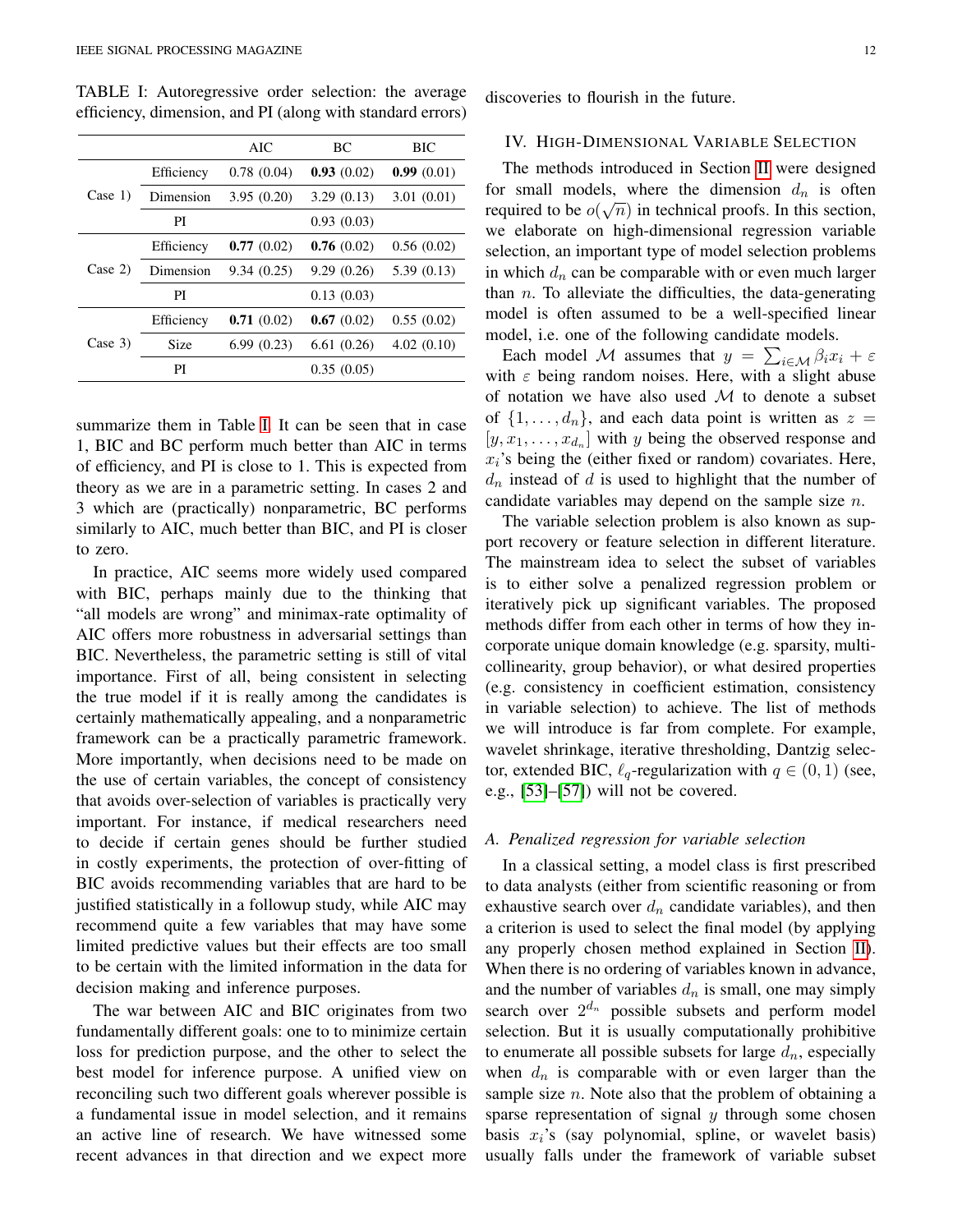<span id="page-12-0"></span>

Fig. 5: Illustration of the penalties in LASSO, SCAD, and MCP

selection as well (but with a different motivation). Such a representation can be practically useful in, for example, compressing image signals, locating radar sources, or understanding principal components.

Suppose that we have response  $Y_n$  and design matrix  $X_n$  whose entries are *n* observations of  $[y, x_1, \ldots, x_{d_n}]$ . For high-dimensional regression, a popular solution is to consider the following *penalized regression* that amalgamates variable selection and prediction simultaneously in operation. Solve

$$
\hat{\beta} = \underset{\beta}{\arg\min} \left\{ \|Y_n - X_n\beta\|_2^2 + \sum_{j=1}^{d_n} p(|\beta_j|; \lambda, \gamma) \right\} \tag{18}
$$

and let  $\{i : \hat{\beta}_i \neq 0\}$  be the selected subset of variables. Here, the  $p(\beta; \lambda, \gamma)$  is a penalty function of  $\beta$  with tuning parameters  $\lambda$ ,  $\gamma$  (which are usually determined by crossvalidation). It is crucial that the penalty function is not differentiable at  $\beta = 0$  so that the resulting solution becomes sparse when  $\lambda$  gets large.

Least absolute shrinkage and selection operator (LASSO) [\[58\]](#page-19-13) in the form of  $p(\beta; \lambda) = \lambda |t|$  is perhaps the most commonly used penalty function. Here,  $\lambda$  is a tuning parameter which controls the strength of the penalty term. Increasing  $\lambda$  leads to fewer variables selected. In practice, data analysts can either 1) numerically sweep over a range of  $\lambda$ , or 2) use the least-angle regression method [\[59\]](#page-19-14) in order to find all the possible candidate models (also called the the solution paths), and then select the model with the best cross-validation performance. In a time series setting where LASSO solutions need to be continuously updated, fast online algorithms have been proposed (e.g. in [\[60\]](#page-19-15)). Given that the data are truly generated by a linear model, tight prediction error bounds have been established for LASSO. Though originally designed for linear regression, LASSO has been also extended to a wide range of statistical models such as generalized linear models (see [\[61\]](#page-19-16) and the references therein).

Smoothly clipped absolute deviation (SCAD) [\[62\]](#page-19-17) is another penalized regression that can correct the bias in LASSO estimates that comes from the  $\ell_1$ -penalty function being unbounded. It was also shown to exhibit "oracle property", meaning that as the sample size and model dimension go to infinity, all and only the true variables will be identified with probability going to one, the estimated parameters converge in probability to the true parameters, and the usual asymptotic normality holds as if all the irrelevant variables have already been excluded. More discussions on such an oracle property will be included in Section [VI.](#page-16-0) The penalty of SCAD is in the form of

$$
p(\beta; \lambda, \gamma) = \begin{cases} \frac{\lambda |t|}{2\gamma \lambda |t| - t^2 - \lambda^2} & \text{if } |t| \le \lambda \\ \frac{2\gamma \lambda |t| - t^2 - \lambda^2}{2(\gamma - 1)} & \text{if } \lambda < |t| \le \gamma \lambda \\ \frac{\lambda^2 (\gamma + 1)}{2} & \text{if } |t| > \gamma \lambda \end{cases}
$$

In choosing a parsimonious set of variables, LASSO tends to over-shrink the retained variables. In the SCAD penalty, the idea is to let  $\lambda$  and  $\gamma$  jointly control that the penalty first suppress insignificant variables as LASSO does, and then tapers off in order to achieve bias reduction. The tuning parameters in SCAD can be chosen by sweeping over a range of them and then applying crossvalidation.

<span id="page-12-1"></span>Minimax concave penalty (MCP) [\[63\]](#page-19-18) in the form of

$$
p(\beta; \lambda, \gamma) = \begin{cases} \lambda |t| - \frac{t^2}{2\gamma} & \text{if } |t| \le \gamma \lambda \\ \frac{\gamma \lambda^2}{2} & \text{if } |t| > \gamma \lambda \end{cases}
$$

is a penalized regression that works in a similar way as SCAD. Under some conditions MCP attains minimax convergence rates in probability for the estimation of regression coefficients. Fig. [5](#page-12-0) illustrates the penalties in LASSO, SCAD, and MCP for  $\lambda = 1$  and  $\gamma = 3$ .

**Elastic net** [\[64\]](#page-19-19) in the form of  $p(\beta; \lambda) = \lambda_1 |t| + \lambda_2 t^2$ is proposed to address several shortcomings of LASSO when the covariates are highly correlated. The solution  $\beta$  of the elastic net penalty exhibits a mixed effects of the LASSO and Ridge penalties. Recall that Ridge regression in the form of  $p(\beta; \lambda) = \lambda t^2$  introduces bias to the regression estimates in order to reduce the large variances of ordinary least squares estimates in the case of multicollinearity, and that LASSO tends to select a sparse subset. Interestingly, under Elastic net, highly correlated covariates will tend to have similar regression coefficients. This property, distinct from LASSO, is appealing in many applications when data analysts would like to find all the associated covariates rather than selecting only one from each set of strongly correlated covariates.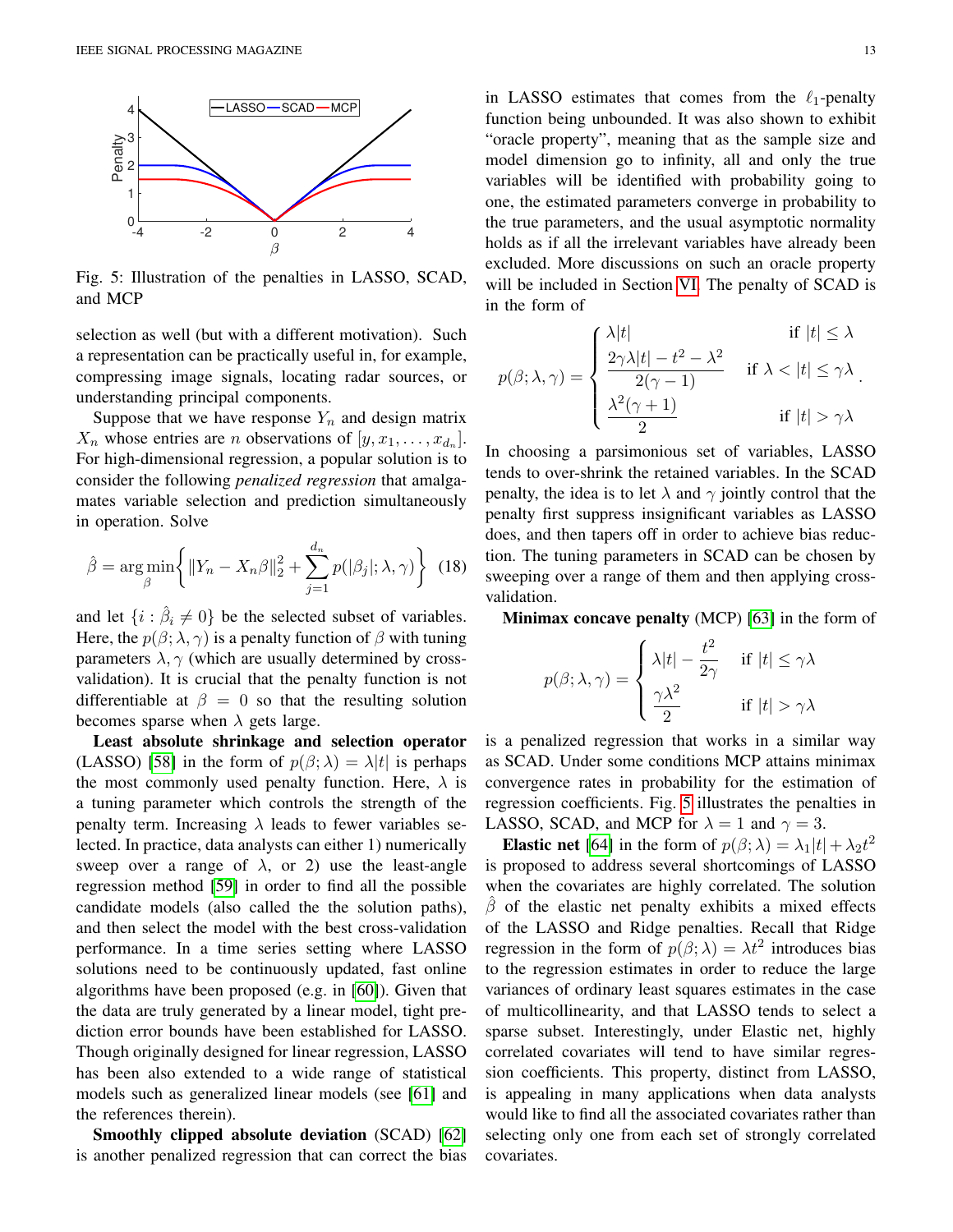Group LASSO [\[65\]](#page-19-20) is another penalty introduced to restrict that all the members of each predefined group of covariates are selected together. Different from [\(18\)](#page-12-1), the penalty of the regression is not a sum of  $n$  terms, but is replaced with  $\lambda \sum_{j=1}^{r} ||\beta_{I_j}||_2$  where  $\beta_{I_j}$  is a subvector of  $\beta$  indexed by  $I_j$  (the j-th group), and  $I_1, \ldots, I_r$  form a partition of  $\{1, \ldots, n\}$ . It can be proved that  $\hat{\beta}_{I_j}$  is restricted to be vanishing together for each  $j$  [\[65\]](#page-19-20). The groups are often predefined using prior knowledge.

Adaptive LASSO [\[66\]](#page-19-21) has been introduced to fit models sparser than LASSO. It replaces the penalty in [\(18\)](#page-12-1) with  $\lambda \sum_{j=1}^{d_n} |\tilde{\beta}_j|^{-u} |\beta_j|$ , where  $\tilde{\beta}_j$  is referred to as pilot estimate that can be obtained in various ways (e.g. by least squares for  $d_n < n$  or univariate regressions for  $d_n \geq n$ ). Adaptive LASSO was shown to exhibit the aforementioned oracle property. The adaptive LASSO can be solved by the same efficient algorithm for solving the LASSO, and it can be easily extended for generalized linear models as well.

In addition to the above penalized regression, a class of alternative solutions are *greedy algorithms* (or stepwise algorithms), which select a set of variables by making locally optimal decisions in each iteration.

Orthogonal matching pursuit (OMP) [\[67\]](#page-19-22), [\[68\]](#page-19-23), also referred to as the forward stepwise regression algorithm, is a very popular greedy algorithm which also inspired many other greedy algorithms. The general idea of OMP is to iteratively build a set of variables which are "the most relevant" to the response. It works in the following way. In each iteration, the variable most correlated with the current residual (in absolute value) is added to the subset (which is initialized as the empty set). Here, the residual represents the component of the observation vector  $y$  not in the linear span of the selected variables. Stopping criteria that guarantee good asymptotic properties such as consistency in variable selection remain an active line of research. The OMP algorithm can sequentially identify all the significant variables with high probability under some conditions such as weak dependences of the candidate variables (see, e.g., [\[69\]](#page-19-24), [\[70\]](#page-19-25) and the references therein).

Least-angle regression (LARS) [\[59\]](#page-19-14) is a greedy algorithm for stepwise variable selection. It can also be used for computing the solution paths of LASSO. Different from OMP, it doesn't permanently maintain a variable once it is selected into the model. Instead, it only adjusts the coefficient of the most correlated variable until that variable is no longer the most correlated with the recent residual. Briefly speaking, LARS works in the following way. It starts with all coefficients  $\beta_i$ 's being zeros. In each iteration, it looks for the variable  $x_i$  most correlated with the current residual  $r$ , and increases its coefficient

 $\beta_i$  in the direction of the sign of its correlation with y. Once some other variable  $x_j$  has the same correlation with r as  $x_i$  has, it increases  $\beta_i$  and  $\beta_j$  in the direction of their joint least squares until another variable has the same correlation with the residual. The procedure is repeated until all the variables are in the model or the residuals have become zero.

#### <span id="page-13-0"></span>*B. Properties of the penalized regression methods*

Theoretical examinations of the penalized regression methods have mainly focused on the properties of tight prediction error bounds and consistency in selection. These asymptotic properties are mostly studied by assuming a parametric framework, namely data are truly generated by a linear regression model. Analysis for nonparametric high-dimensional regression models have been also investigated in terms of oracle inequalities for prediction loss [\[71\]](#page-19-26) and nonlinear additive models [\[72\]](#page-19-27), [\[73\]](#page-19-28).

The goal for prediction in high-dimensional regression focuses the control of the prediction loss (usually squared loss) bound, so that it eventually vanishes even for a very large number of variables  $d_n$  (compared with the sample size  $n$ ). For instance, suppose that data are generated by  $Y_n = X_n \beta_* + \varepsilon$  where  $Y_n \in \mathbb{R}^n, \beta_* \in \mathbb{R}^{d_n}$ ,  $\varepsilon \sim \mathcal{N}(0, \sigma^2 I_n)$ . Let  $\|\beta_*\|_0$  denote the number of nonzero entries in  $\beta_*$ . Then under certain restricted eigenvalue assumptions [\[71\]](#page-19-26), there exist some constants  $c_1 > 2\sqrt{2}$  and  $c_2 > 0$  such that the LASSO solution satisfies  $n^{-1} \|X_n \beta_* - X_n \hat{\beta}\|_2^2 \leq c_2 \sigma^2 \|\beta_* \|_0 n^{-1} \log d_n$ with probability at least  $1 - d_n^{1 - c_1^2/8}$ , if we choose  $\lambda =$  $c_1 \sigma \sqrt{n \log d_n}$ . Note that the above choice of  $\lambda$  depends on an unknown  $c_1\sigma$  which, though does not scale with n, can have an effect for small sample size. Notably, the number of variables  $d_n$  is allowed to be much larger than  $n$  to admit a good predictive performance, as long as  $\log d_n$  is small compared with n. Similar tight bounds can be obtained by making other assumptions on  $\beta_*$  and  $X_n$ .

Selection consistency, as before, targets the goal of identifying the significant variables for scientific interpretation. The property of asymptotic efficiency we introduced before is rarely considered in high-dimensional regressions, because it is implied by selection consistency in the parametric setting. For any vector  $\beta \in \mathbb{R}^{d_n}$ , let  $r(\beta)$  denote the indicator vector of  $\beta$  such that for any  $j = 1, \ldots, d_n$ ,  $r_i(\beta) = 0$  if  $\beta_i = 0$ , and  $r_i(\beta) = 1$  otherwise. Selection consistency requires that the probability of  $r(\hat{\beta}) = r(\beta)$  converges in probability to one (as  $n \to \infty$ ). Under various conditions such as fixed design or random design matrices, consistency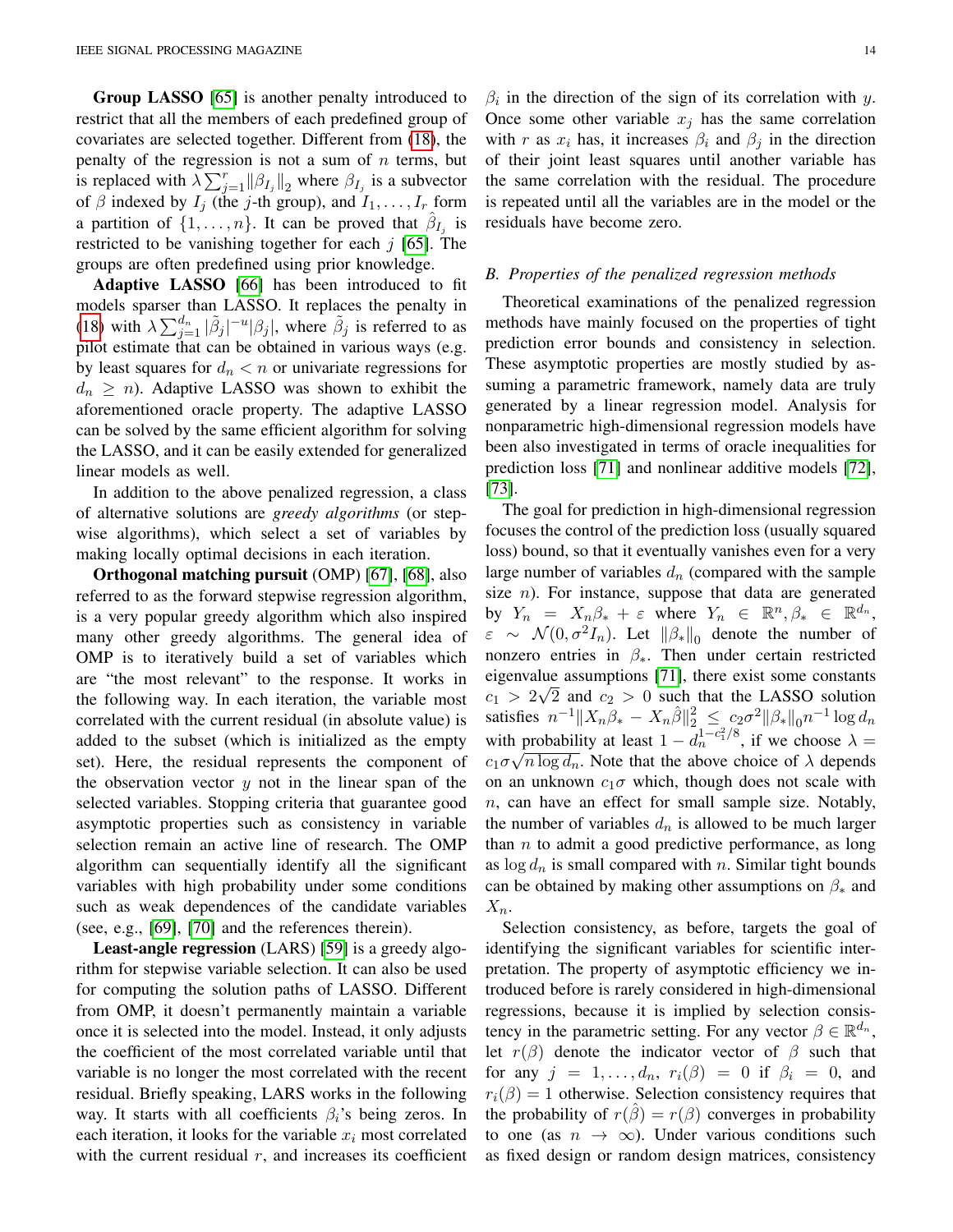of LASSO in estimating the significant variables has been widely studied under various technical conditions such as sparsity, restricted isometry [\[74\]](#page-19-29), mutual coherence [\[75\]](#page-19-30), irrepresentable condition [\[76\]](#page-19-31), and restricted eigenvalue [\[71\]](#page-19-26), which create theoretical possibilities to distinguish the true subset of variables from all the remaining subsets for large  $n$ .

At the same time, it has been known that LASSO is not generally consistent in parameter/coefficient estimation. This motivates the methods such as SCAD, MCP, Adaptive LASSO, etc. that correct the estimation bias of LASSO. These three methods are also known to enjoy the so-called *oracle property*. The oracle property is perhaps more widely considered than selection consistency for high-dimensional regression analysis, since the penalized regression methods target simultaneous parameter estimation and prediction loss control. An *oracle estimator* [\[62\]](#page-19-17) must be consistent in variable selection and parameter estimation, and satisfy 1) the sparsity condition, meaning that  $P_*{r(\beta) = r(\beta)} \rightarrow 1$ as  $n \to \infty$ , where the inequality is componentwise; as  $n \to \infty$ , where the inequality is componentwise,<br>and 2) the asymptotic normality  $\sqrt{n}(\hat{\beta}_S - \beta_S) \to_d$  $\mathcal{N}(0, I^{-1}(\beta_S))$  where S is the support set of  $\beta$ ,  $\beta_S$  is the subvector of  $\beta_*$  indexed by S, and  $I(\beta_S)$  is the Fisher information knowing  $S$  in advance. Intuitively speaking, an oracle estimator enjoys the properties achieved by the MLE knowing the true support. We will revisit the oracle property in Subsection [VI-C.](#page-17-1)

# *C. Practical Performance of penalized regression methods*

With the huge influx of high-dimensional regression data, the penalized regression methods have been widely applied for sparse regression where a relatively small (or tiny) number of variables are selected out of a large number of candidates. For instance, in applications with gene expression type of data, although the number of subjects may be only tens or hundreds, a sparse set of genes is typically selected out of thousand of choices. This has created a lot of excitement, with thousands of publications of such research and applications. This celebrated sparsity feature of penalized regression methods has generated an optimistic view that even with e.g., fewer than a hundred observations, the modern variable selection tool can identify a sparse subset out of thousands or even many more variables as the set of the most important ones for the regression problem. The estimated model is often readily used for data-driven discoveries.

There is little doubt that penalized regression methods have produced many successful results for the goal

selection, the methods can often yield good predictive performances. This said, given the challenge of highdimension and diverse data sources, the different penalized regression methods may have drastically different relative performances for various data sets. Therefore, a proper choice of a method is important, to which end cross-validation may be used, as will be presented in the next section.

For the goal of model selection for inference, however, the picture is much less promising. Indeed, many real applications strongly suggest that the practice of using the selected model for understanding and inference may be far from being reliable. It has been reported that the selected variables from these penalized regression methods are often severely unstable, in the sense that the selection results can be drastically different under a tiny perturbation of data (see [\[78\]](#page-19-33) and the references therein). Such high uncertainty damages reproducibility of the statistical findings [\[79\]](#page-19-34). Overall, being overly optimistic about the interpretability of high-dimensional regression methods can lead to spurious scientific discoveries.

The fundamental issue still lies in the potential discrepancy between inference and prediction, which is also elaborated in Section [III](#page-9-0) and Subsection [VI-C.](#page-17-1) If data analysts know in advance that the true model is exactly (or close to) a stable low-dimensional linear model, then the high-dimensional methods with the aforementioned oracle property may produce stable selection results not only good for prediction but also for inference purposes. Otherwise, the produced selection is so unstable that analysts can only focus on prediction alone. In practice, data analysts may need to utilize data-driven tools such as model averaging [\[80\]](#page-19-35), resampling [\[81\]](#page-19-36), confidence set for models [\[82\]](#page-19-37), or model selection diagnostic tools such as the parametricness index introduced in Section [III](#page-9-0) in order to make sure the selected variables are stable and properly interpretable. Considerations along these lines also lead to stabilized variable selection methods [\[81\]](#page-19-36), [\[83\]](#page-19-38), [\[84\]](#page-19-39). The instability of penalized regression also motivated some recent research on post-model-selection inference [\[85\]](#page-19-40), [\[86\]](#page-19-41). Their interesting results in specific settings call for more research for more general applications.

#### V. MODELING PROCEDURE SELECTION

<span id="page-14-0"></span>The discussions in the previous sections have focused on *model selection* in the narrow sense where the candidates are models. In this section, we review the use of CV as a general tool for *modeling procedure selection*,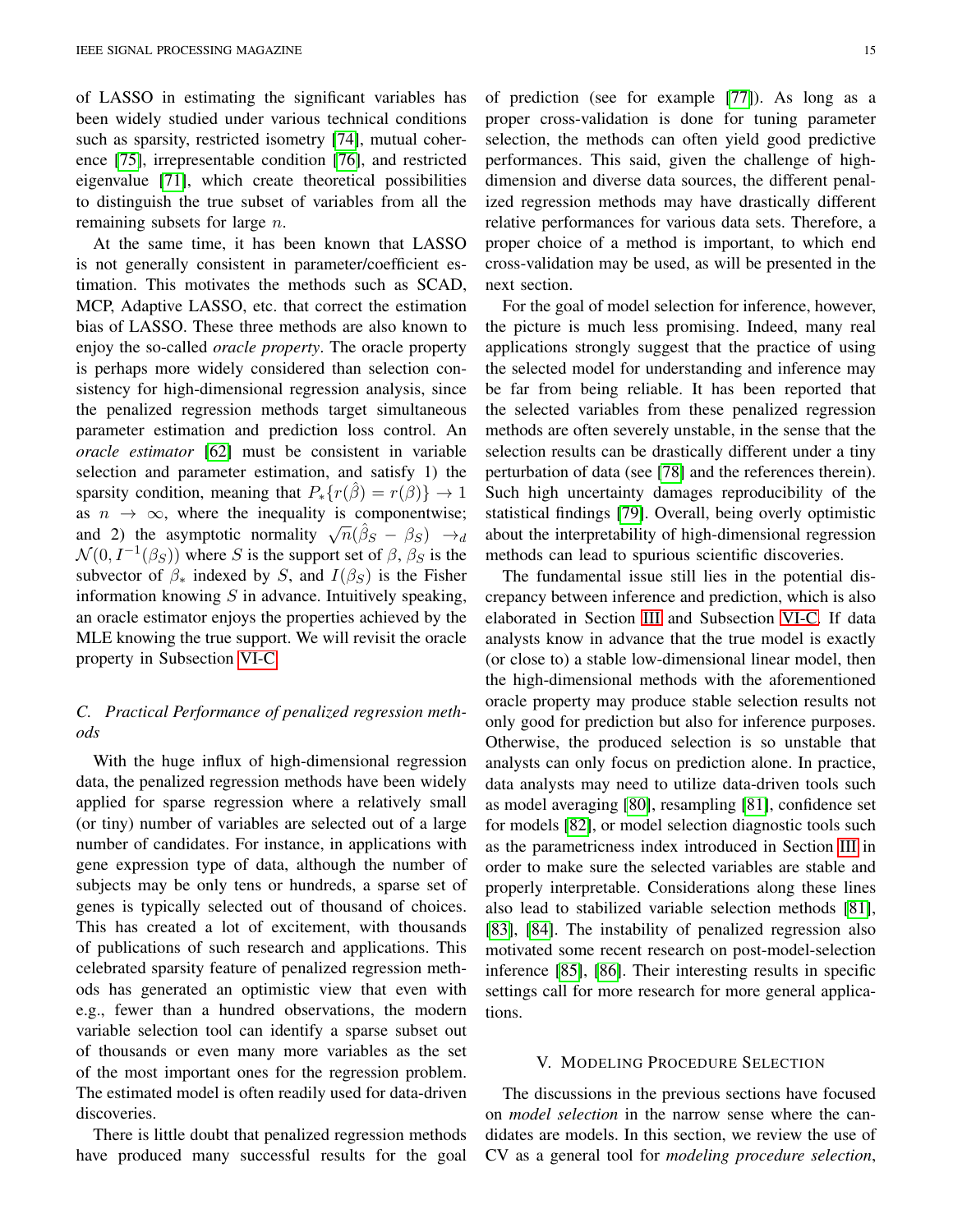which aims to select one from a finite set of modeling procedures [\[87\]](#page-19-42). For example, one may first apply modeling procedures such as AIC, BIC, and CV for variable selection to the same data, and then select one of those procedures (together with the model selected by the procedure), using an appropriately designed CV (which is at the second level). Another example is the emerging online competition platforms such as Kaggle, that compare new problem-solving procedures and award prizes using cross-validation. The "best" procedure is defined in the sense that it outperforms, with high probability, the other procedures in terms of out-sample prediction loss for sufficiently large  $n$  (see for example [\[13,](#page-18-10) Definition 1]).

There are two main goals of modeling procedure selection. The first is to *identify* with high probability the best procedure among the candidates. The property of selection consistency is of interest here. The second goal of modeling procedure selection is to approach the best performance (in terms of out-sample prediction loss) offered by the candidates, instead of pinpointing which candidate procedure is the best. Note again that in case there are procedures that have similar best performances, we do not need to single out the best candidate to achieve the asymptotically optimal performance.

Similarly to model selection, for the task of modeling procedure selection, CV randomly splits n data into  $n_t$ training data and  $n_v$  validation data (so  $n = n_t + n_v$ ). The first  $n_t$  data are used to run different modeling procedures, and the remaining  $n<sub>v</sub>$  data are used to select the better or best procedure. We will see that for the first goal above, the evaluation portion of CV should be large enough; while for the second goal, a smaller portion of the evaluation may be enough to achieve optimal predictive performance.

In the literature, much attention has been focused on choosing whether to use the AIC procedure or BIC procedure for data analysis. For regression variable selection, it has been proved that the CV method is consistent in choosing between AIC and BIC given  $n_t \to \infty$ ,  $n_v/n_t \rightarrow \infty$ , and some other regularity assumptions [\[87,](#page-19-42) Thm. 1]. In other words, the probability of BIC being selected goes to 1 in a parametric framework, and the probability of AIC being selected goes to 1 otherwise. In this way, the modeling procedure selection using CV naturally leads to a hybrid model selection criterion that builds upon strengths of AIC and BIC. Such a hybrid selection combines some theoretical advantages of both AIC and BIC. This aspect is to be clearly seen in the context of Section [III.](#page-9-0) The task of classification is somewhat more relaxed compared with the task of regression. In order to achieve consistency in selecting

<span id="page-15-0"></span>TABLE II: Cross-validation paradox: More observations in training and evaluations do not lead to higher selection accuracy in selecting the better procedure.

| sample size $n$                 |       |       |       |
|---------------------------------|-------|-------|-------|
| Training size $n_t$<br>20<br>70 | 120   | 170   | 220   |
| 94.9%<br>98.3%<br>Accuracy      | 93.7% | 92.3% | 92.5% |

the better classifier, the splitting ratio may be allowed to converge to infinity or any positive constant, depending on the situation [\[13\]](#page-18-10). In general, it is safe to let  $n_t \to \infty$ and  $n_v/n_t \to \infty$  for consistency in modeling procedure selection.

Closely related to the above discussion is the following paradox. Suppose that a set of newly available data is given to an analyst. The analyst would naturally add some of the new data in the training phase and some in the validation phase. Clearly, with more data added to the training set, each candidate modeling procedure is improved in accuracy; with more data added to the validation set, the evaluation is also more reliable. It is tempting to think that improving the accuracy on both training and validation would lead to sharper comparison between procedures. However, this is not the case. The prediction error estimation and procedure comparison are two different targets.

Cross-validation paradox: Better training and better estimation (e.g., in both bias and variance) of the prediction error by CV together do *not* imply better modeling procedure selection [\[87\]](#page-19-42). Intuitively speaking, when comparing two procedures that are naturally close to each other, the improved estimation accuracy by adopting more observations in the training part only makes the procedures more difficult to be distinguishable. The consistency in identifying the better procedure cannot be achieved unless the validation size diverges fast enough.

Experiments: We illustrate the cross-validation paradox using the synthetic data generated from the linear regression model  $y = \beta_1 x_1 + \beta_2 x_2 + \beta_3 x_3 + \varepsilon$ , where  $\beta = [1, 2, 0]^{T}$ , the covariates  $X_j$  ( $j = 1, 2, 3$ ) and noise  $\varepsilon$ are independent standard Gaussian. Given  $n$  observations  $(y_i, x_{1,i}, x_{2,i}, x_{3,i})_{i=1,\dots,n}$ , we compare the following two different uses of linear regression. The first is based on  $X_1$  and  $X_2$ , and the second is based on all the 3 covariates. Note that in this experiment, selecting the better procedure is equivalent to selecting a better model. The data-generating model indicates that  $x_3$  is irrelevant for predicting  $y$ , so that the first procedure should be better than the second. Suppose that we start with 100 observations. We randomly split the data 100 times, each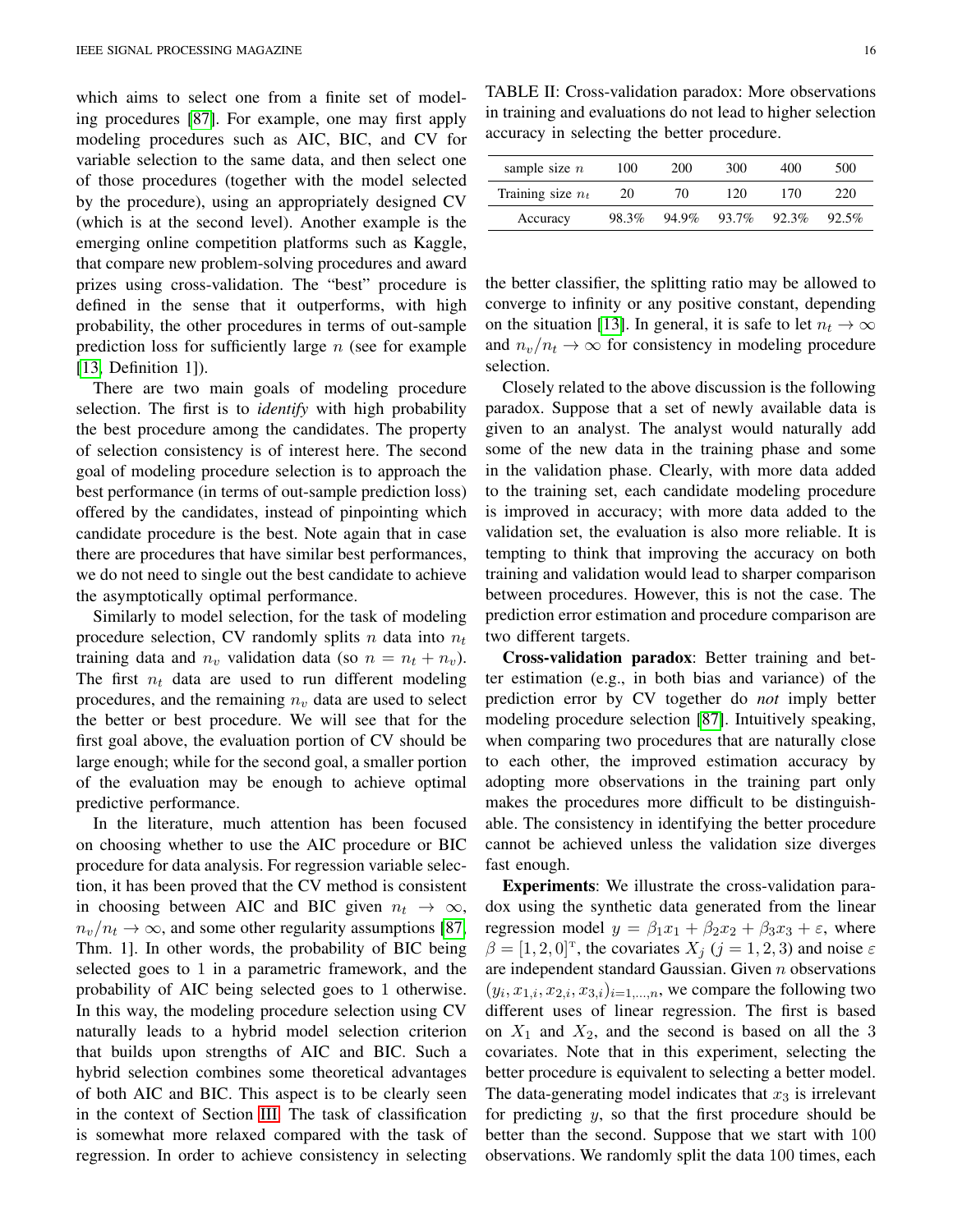with 20 training data and 80 validation data, and record which procedure gives the smaller average quadratic loss during validation. We then add 50 new data to the training set and 50 to the validation set, and record again which procedure is favored. We continuing doing this until the sample size reaches 500. By running 1000 independent replications, we summarize the frequency of the first procedure being favored in Table [II.](#page-15-0) As the paradox suggests, the accuracy of identifying the better procedure does not necessarily increase when more observations are added to both the estimation phase and the validation phase.

### <span id="page-16-0"></span>VI. CLARIFICATION OF SOME MISCONCEPTIONS

# *A. Pitfall of one-size-fits-all recommendation of data splitting ratio of cross-validation*

There are wide-spread general recommendations on how to apply cross-validation for model selection. For instance, it is common to use 10-fold CV for model selection. Such guidelines seem to be unwarranted. First, it mistakenly disregards the goal of model selection. For prediction purposes, leave-one-out is actually preferred in tuning parameter selection for traditional nonparametric regression. In contrast, for selection consistency, 10-fold often leaves too few observations in evaluation to be stable. Indeed, 5-fold often produces more stable selection results for high-dimensional regression. Second,  $k$ -fold CV, regardless of  $k$ , in general, is often unstable in the sense that a different dividing of data can produce a very different selection result. A common way to improve performance is to randomly divide the data into k folds several times and use the average validation loss for selection.

For *model selection*, CV randomly splits *n* data into  $n_t$  training data and  $n_v$  validation data. Common practices using 5-fold, 10-fold, or 30%-for-validation do not exhibit asymptotic optimality (neither consistency nor asymptotic efficiency) in simple regression models, and their performances can be very different depending on the goal of applying CV. In fact, it is known that the delete- $n_v$  CV is asymptotically equivalent to GIC $_{\lambda_n}$  with  $\lambda_n = n/(n - n_v) + 1$  under some assumptions [\[12\]](#page-18-38). It is also known that  $GIC_{\lambda_n}$  achieves asymptotic efficiency in a nonparametric framework only with  $\lambda_n = 2$ , and asymptotic efficiency in a parametric framework only with  $\lambda_n \to \infty$  (as  $n \to \infty$ ). In this context, from a theoretical perspective, the optimal splitting ratio  $n_v/n_t$  of CV should either converge to zero or diverge to infinity in order to achieve asymptotic efficiency, depending on whether the setting is nonparametric or parametric.

For *modeling procedure selection*, it is often necessary to let the validation size take a large proportion (e.g.,

<span id="page-16-2"></span>TABLE III: Classification for handwritten digits: smaller  $n_v/n_t$  tends to give better predictive performance

| Ratio                                       | 0.95 | 09 | 0.5 | 01 | 0.05 |
|---------------------------------------------|------|----|-----|----|------|
| Accuracy 72.24% 90.28% 91.47% 91.47% 92.99% |      |    |     |    |      |

half) in order to achieve good selection accuracy. In particular, the use of LOO for the goal of comparing procedures is the least trustworthy (see Section [V\)](#page-14-0).

Experiment: We show how the splitting ratio can affect CV for model selection using the Modified National Institute of Standards and Technology (MNIST) database [\[88\]](#page-19-43), which consists of 70, 000 images of handwritten digits (from 0-9) with  $28 \times 28$  pixels. We implement 6 candidate feed-forward neural network models for classification. The first 4 models have 1 hidden layer, and the number of hidden nodes are respectively 17, 18, 19, 20; the 5th model has 2 hidden layers with 20 and 4 nodes; the 6th model has 3 hidden layers with 20, 2, and 2 nodes. Since the true data-generating model for the real data is unavailable, we take 35,000 data (often referred to as the test data) out for approximating the true prediction loss, and use the remaining data to train and validate. For model selection, we run CV with different  $n_v/n_t$ . For each ratio, we compute the average validation loss of each candidate model based on 10 random partitions. We then select the model with the smallest average loss, and calculate its "true" predictive loss using the remaining 35,000 data. The results recorded in Table [III](#page-16-2) indicate that a smaller splitting ratio  $n_v/n_t$  leads to better classification accuracy. This is in line with the existing theory, since neural network models are likely to be "nonparametric". This example also provides a complementing message to the crossvalidation paradox. At ratio 0.95, the training sample size is too small to represent the full sample size, so the ranking of the candidate models estimated from training data can be unstable and deviate from the ranking of models estimated from the full dataset.

# <span id="page-16-1"></span>*B. Since all models are wrong, why pursing consistency in selection?*

Since the reality is usually more complicated than a parametric model, perhaps everyone agrees that all models are wrong and that the consistency concept of selecting the true model<sup>[3](#page-16-3)</sup> in a parametric framework is irrelevant. One view on such selection consistency is that in many situations, a stable parametric model can be identified and it can be treated as the "true model". Such

<span id="page-16-3"></span> $3$ As mentioned before, typically the true data-generating model is the best model in a parametric framework.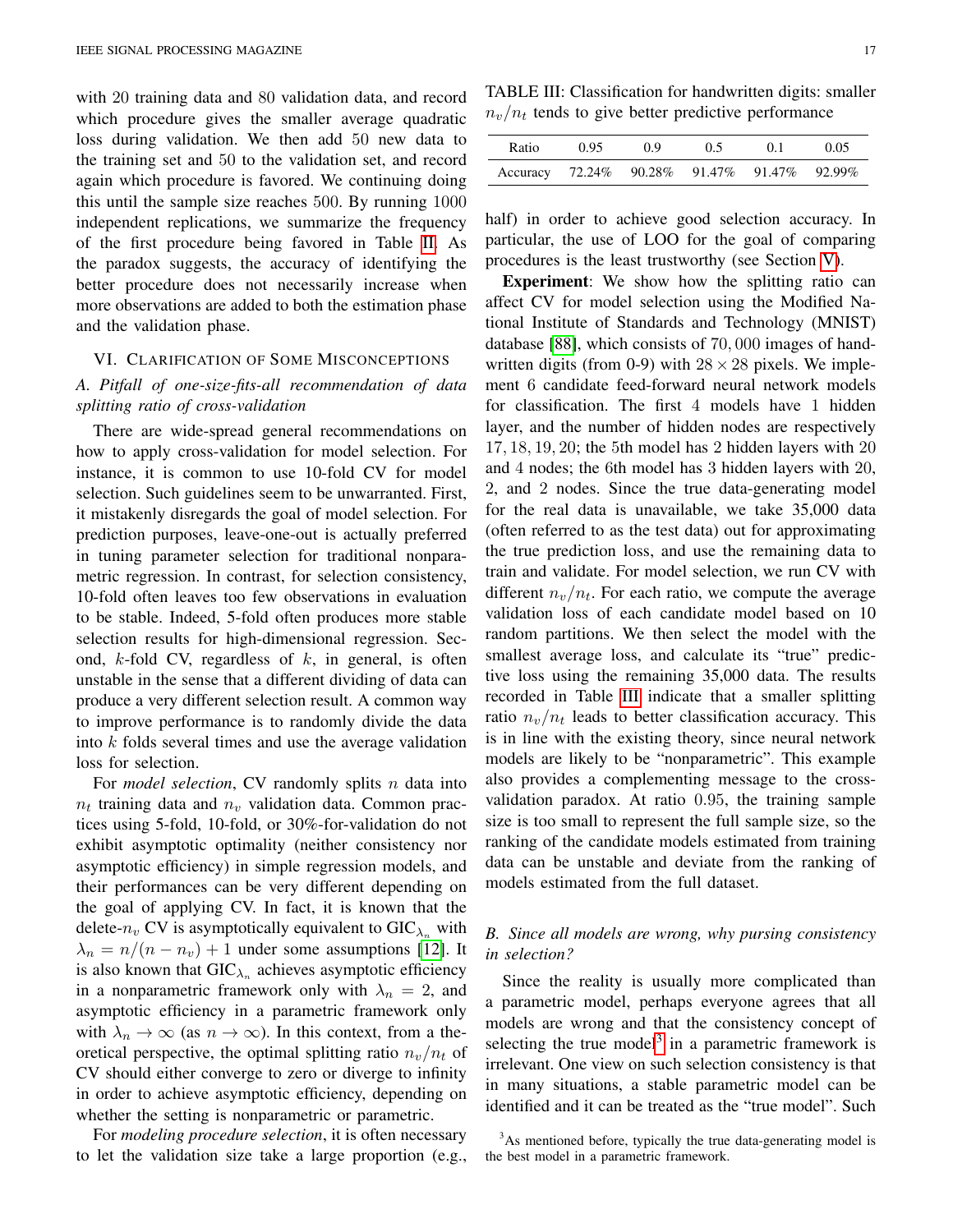an idealization for theoretical investigation with practical implications is no more sinful than deriving theories under nonparametric assumptions. The true judge should be the performance in real applications. On the other hand, the notion of "consistency" in a nonparametric framework, however, is rarely used in the literature. In fact, it was shown that there does not exist any model selection method that can guarantee consistency in nonparametric regression settings (see, e.g., [\[25\]](#page-18-23)). This partly explains why the concept of asymptotic efficiency (which is a weaker requirement) is more widely used in nonparametric frameworks.

#### <span id="page-17-1"></span>*C. Controversy over the oracle property*

The popular *oracle property* (as mentioned in Subsection [IV-B\)](#page-13-0) for high-dimensional variable selection has been a focus in many research publications. However, it has been criticized by some researchers (see, e.g., [\[89\]](#page-20-0)). At first glance, the oracle property may look very stringent. But we note that its requirement is fundamentally only as stringent as consistency in variable selection. In fact, if all the true variables can be selected with probability tending to one by any method, then one can obtain MLE or the like restricted to the relevant variables for optimal estimation of the unknown parameters in the model. To our knowledge, there is neither claim nor reason to believe that the original estimator should be better than the re-fitted one by MLE based on the selected model. Though the oracle property is not theoretically surprising beyond consistency, it is still interesting and nontrivial to obtain such a property with only one stage of regression (as SCAD, MCP, and Adaptive LASSO do). These methods, when armed with efficient algorithms, may save the computational cost in practice.

It was emphasized in [\[89\]](#page-20-0) that the oracle estimator does not perform well in a uniform sense for point or interval estimation of the parameters. A paid price for the oracle property is that the risk of any "oracle estimator" (see [\[62\]](#page-19-17)) has a supremum that diverges to infinity, i.e.,

$$
\sup_{\beta \in \mathbb{R}^p} E_{\beta} \{ n(\hat{\beta} - \beta)^{\mathrm{T}} (\hat{\beta} - \beta) \} \to \infty
$$

as sample size  $n \to \infty$  (see for instance [\[89\]](#page-20-0)). Here, we let  $E_\beta$  denote expectation with respect to the true linear model with coefficients  $\beta$ . In fact, for any consistent model selection method, we can always find a parameter value that is small enough so that the selection method tends to not include it (since it has to avoid over-selection), yet the parameter value is big enough so that dropping it has a detrimental effect in rate of convergence (see, e.g., [\[49\]](#page-19-6), [\[90\]](#page-20-1)). While uniformity and robustness are valid and important considerations, we do not need to overly emphasize such properties. Otherwise we are unduly burdened to retain not very useful variables in the final model and have to lose the ability in choosing a practically satisfying parsimonious model for interpretation and inference.

#### VII. SOME GENERAL RECOMMENDATIONS

<span id="page-17-0"></span>Model selection, no matter how it is done, is exploratory in nature and cannot be confirmatory. Confirmatory conclusions can only be drawn based on welldesigned followup studies. Nevertheless, good model selection tools can provide valuable and reliable information regarding explanation and prediction. Obviously there are many specific aspects of the data, nature of the models and practical considerations of the variables in the models, etc., that make each model selection problem unique to some degree. Nonetheless, based on the literature and our own experiences, we give some general recommendations.

- 1) Keep in mind the main objective of model selection. a) If one needs to declare a model for inference, model selection consistency is the right concept to think about. Model selection diagnostic measures need to be used to assess the reliability of the selected model. In a high-dimensional setting, penalized regression methods are typically highly uncertain. For selection stability, when choosing a tuning parameter by cross-validation, for instance, 5-fold tends to work better than 10-fold (see, e.g., [\[78\]](#page-19-33)). b) If one's main goal is prediction, model selection instability is less of a concern, and any choice among the best performing models may give a satisfying prediction accuracy. In a parametric framework, consistent selection leads to asymptotic efficiency. In a nonparametric framework, selection methods based on the optimal tradeoff between estimation error and approximation error lead to asymptotic efficiency. When it is not clear if a (practically) parametric framework is suitable, we recommend the use of an adaptively asymptotic efficient method (e.g., the BC criterion).
- 2) When model selection is for prediction, the minimax consideration gives more protection in the worst case. If one postulates that the nature is adversary, the use of a minimax optimal criterion (e.g., AIC) is safer (than e.g., BIC).
- 3) When prediction is the goal, one may consider different types of models and methods and then apply cross-validation to choose one for final prediction. If one needs to know which model or method is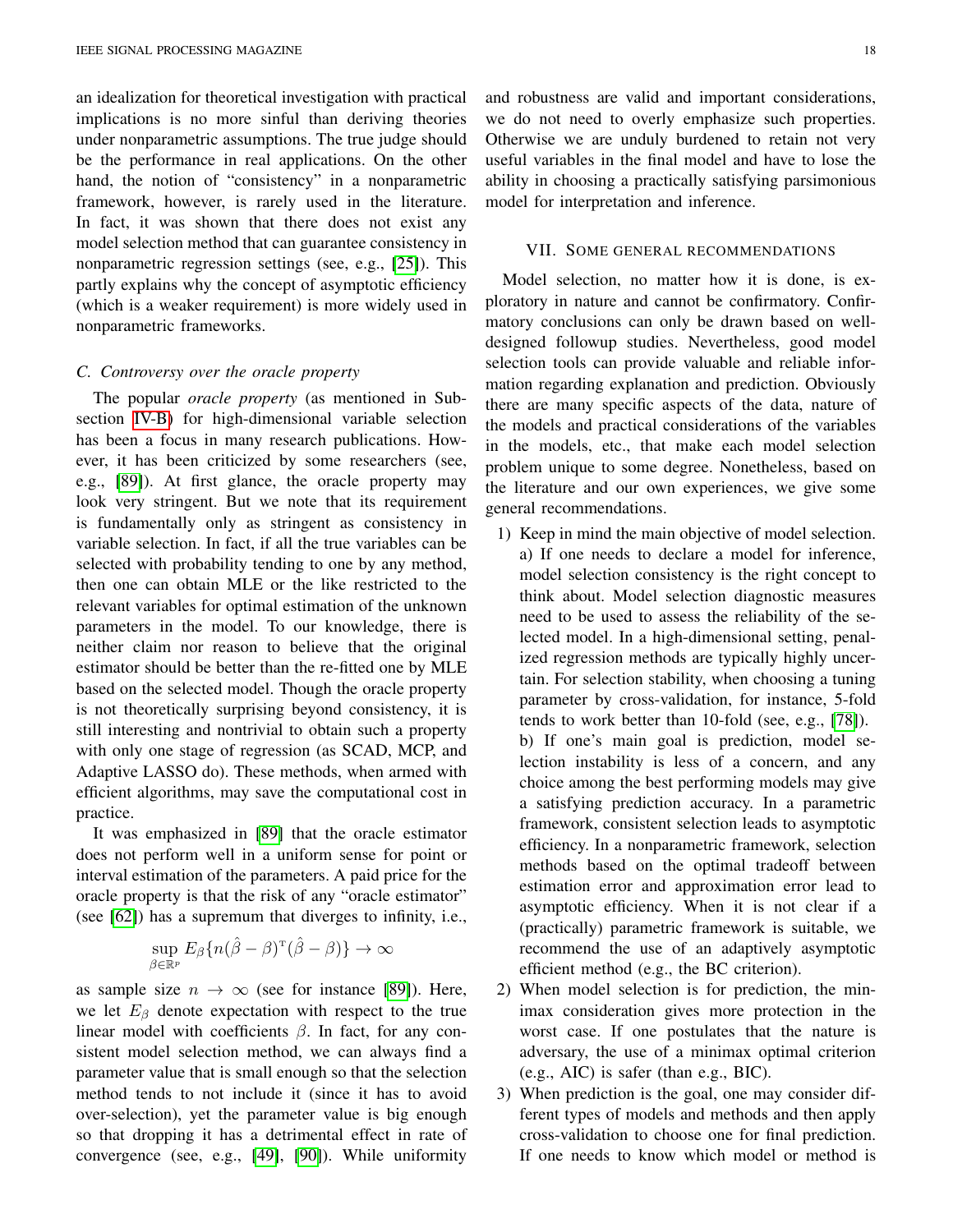really the best, a large enough proportion (e.g., 1/3 or even half) for validation is necessary. If one just cares about the prediction accuracy and has little interest in declaring the chosen one being the best, the demand on the validation size may be much lessened.

#### ACKNOWLEDGEMENT

The authors thank Dr. Shuguang Cui and eight anonymous reviewers for giving feedback on the initial submission of the manuscript. The authors are also grateful to Dr. Matthew McKay, Dr. Osvaldo Simeone, and three anonymous reviewers for handling the full submission of the manuscript. We owe the three anonymous reviewers for their comprehensive comments that have greatly improved the paper.

#### **REFERENCES**

- <span id="page-18-0"></span>[1] P. Stoica and Y. Selen, "Model-order selection: a review of information criterion rules," *IEEE Signal Process. Mag.*, vol. 21, no. 4, pp. 36–47, 2004.
- <span id="page-18-1"></span>[2] J. B. Kadane and N. A. Lazar, "Methods and criteria for model selection," *J. Amer. Statist. Assoc.*, vol. 99, no. 465, pp. 279– 290, 2004.
- <span id="page-18-2"></span>[3] I. Guyon and A. Elisseeff, "An introduction to variable and feature selection," *J. Mach. Learn. Res.*, vol. 3, no. Mar, pp. 1157–1182, 2003.
- <span id="page-18-3"></span>[4] S. Greenland, "Modeling and variable selection in epidemiologic analysis." *Am. J. Public Health*, vol. 79, no. 3, pp. 340– 349, 1989.
- <span id="page-18-4"></span>[5] C. M. Andersen and R. Bro, "Variable selection in regressiona tutorial," *J. Chemometrics*, vol. 24, no. 11-12, pp. 728–737, 2010.
- <span id="page-18-5"></span>[6] J. B. Johnson and K. S. Omland, "Model selection in ecology and evolution," *Trends Ecol. Evolut.*, vol. 19, no. 2, pp. 101– 108, 2004.
- <span id="page-18-6"></span>[7] K. P. Burnham and D. R. Anderson, *Model selection and multimodel inference: a practical information-theoretic approach*. Springer Science & Business Media, 2003.
- <span id="page-18-7"></span>[8] M. Parry, A. P. Dawid, and S. Lauritzen, "Proper local scoring rules," *Ann. Stat.*, pp. 561–592, 2012.
- <span id="page-18-8"></span>[9] V. Vapnik and A. Chervonenkis, "On the uniform convergence of relative frequencies of events to their probabilities," 1971.
- <span id="page-18-11"></span>[10] C.-K. Ing and C.-Z. Wei, "Order selection for same-realization predictions in autoregressive processes," *Ann. Statist.*, vol. 33, no. 5, pp. 2423–2474, 2005.
- <span id="page-18-9"></span>[11] R. Shibata, "Asymptotically efficient selection of the order of the model for estimating parameters of a linear process," *Ann. Statist.*, vol. 8, no. 1, pp. 147–164, 1980.
- <span id="page-18-38"></span>[12] J. Shao, "An asymptotic theory for linear model selection," *Statist. Sinica*, vol. 7, no. 2, pp. 221–242, 1997.
- <span id="page-18-10"></span>[13] Y. Yang, "Comparing learning methods for classification," *Stat. Sin.*, pp. 635–657, 2006.
- <span id="page-18-12"></span>[14] W. Liu and Y. Yang, "Parametric or nonparametric? a parametricness index for model selection," *Ann. Statist.*, pp. 2074–2102, 2011.
- <span id="page-18-13"></span>[15] H. Akaike, "A new look at the statistical model identification," *IEEE Trans. Autom. Control*, vol. 19, no. 6, pp. 716–723, 1974.
- <span id="page-18-14"></span>[16] ——, "Fitting autoregressive models for prediction," *Ann. Inst. Statist. Math.*, vol. 21, no. 1, pp. 243–247, 1969.
- <span id="page-18-15"></span>[17] K. Takeuchi, "Distribution of informational statistics and a criterion of model fitting," pp. 12–18, 1976.
- <span id="page-18-16"></span>[18] W. Pan, "Akaike's information criterion in generalized estimating equations," *Biometrics*, vol. 57, no. 1, pp. 120–125, 2001.
- <span id="page-18-17"></span>[19] C. M. Hurvich and C.-L. Tsai, "Regression and time series model selection in small samples," *Biometrika*, vol. 76, no. 2, pp. 297–307, 1989.
- <span id="page-18-18"></span>[20] P. M. Broersen, "Finite sample criteria for autoregressive order selection," *IEEE Trans. Signal Process.*, vol. 48, no. 12, pp. 3550–3558, 2000.
- <span id="page-18-19"></span>[21] G. Schwarz, "Estimating the dimension of a model," *Ann. Statist.*, vol. 6, no. 2, pp. 461–464, 1978.
- <span id="page-18-20"></span>[22] A. W. Van der Vaart, *Asymptotic statistics*. Cambridge university press, 1998, vol. 3.
- <span id="page-18-21"></span>[23] E. J. Hannan and B. G. Quinn, "The determination of the order of an autoregression," *J. Roy. Statist. Soc. Ser. B*, vol. 41, no. 2, pp. 190–195, 1979.
- <span id="page-18-22"></span>[24] J. Ding, V. Tarokh, and Y. Yang, "Bridging AIC and BIC: a new criterion for autoregression," *IEEE Trans. Inf. Theory*, vol. 64, no. 6, pp. 4024–4043, 2018.
- <span id="page-18-23"></span>[25] ——, "Optimal variable selection in regression models," *http://jding.org/jie-uploads/2017/11/regression.pdf*, 2016.
- <span id="page-18-24"></span>[26] P. M. Djuric, "Asymptotic map criteria for model selection," *IEEE Trans. Signal Process.*, vol. 46, no. 10, pp. 2726–2735, 1998.
- <span id="page-18-25"></span>[27] C. Andrieu, P. Djurić, and A. Doucet, "Model selection by MCMC computation," *Signal Process.*, vol. 81, no. 1, pp. 19– 37, 2001.
- <span id="page-18-26"></span>[28] S. Shao, P. E. Jacob, J. Ding, and V. Tarokh, "Bayesian model comparison with the Hyvarinen score: computation and consistency," *J. Am. Stat. Assoc.*, 2018.
- <span id="page-18-27"></span>[29] C. S. Wallace and D. M. Boulton, "An information measure for classification," *The Computer Journal*, vol. 11, no. 2, pp. 185–194, 1968.
- <span id="page-18-28"></span>[30] M. A. T. Figueiredo and A. K. Jain, "Unsupervised learning of finite mixture models," *IEEE Trans. Pattern Anal. Mach. Intell.*, vol. 24, no. 3, pp. 381–396, 2002.
- <span id="page-18-29"></span>[31] J. Rissanen, "Modeling by shortest data description," *Automatica*, vol. 14, no. 5, pp. 465–471, 1978.
- [32] ——, "Estimation of structure by minimum description length," *Circuits, Syst. Signal Process.*, vol. 1, no. 3, pp. 395–406, 1982.
- [33] A. Barron, J. Rissanen, and B. Yu, "The minimum description length principle in coding and modeling," *IEEE Trans. Inf. Theory*, vol. 44, no. 6, pp. 2743–2760, 1998.
- <span id="page-18-30"></span>[34] M. H. Hansen and B. Yu, "Model selection and the principle of minimum description length," *J. Amer. Statist. Assoc.*, vol. 96, no. 454, pp. 746–774, 2001.
- <span id="page-18-31"></span>[35] J. Rissanen, "Stochastic complexity and modeling," *Ann. Statist.*, pp. 1080–1100, 1986.
- <span id="page-18-32"></span>[36] A. P. Dawid, "Present position and potential developments: Some personal views: Statistical theory: The prequential approach," *J. Roy. Statist. Soc. Ser. A*, pp. 278–292, 1984.
- <span id="page-18-33"></span>[37] D. J. Spiegelhalter, N. G. Best, B. P. Carlin, and A. Van Der Linde, "Bayesian measures of model complexity and fit," *J. Roy. Statist. Soc. Ser. B*, vol. 64, no. 4, pp. 583–639, 2002.
- <span id="page-18-34"></span>[38] D. M. Allen, "The relationship between variable selection and data agumentation and a method for prediction," *Technometrics*, vol. 16, no. 1, pp. 125–127, 1974.
- <span id="page-18-35"></span>[39] S. Geisser, "The predictive sample reuse method with applications," *J. Amer. Statist. Assoc.*, vol. 70, no. 350, pp. 320–328, 1975.
- <span id="page-18-36"></span>[40] M. Stone, "An asymptotic equivalence of choice of model by cross-validation and Akaike's criterion," *J. R. Stat. Soc. Ser. B*, pp. 44–47, 1977.
- <span id="page-18-37"></span>[41] J. Rissanen, "A predictive least-squares principle," *IMA J. Math. Control Inform.*, vol. 3, no. 2-3, pp. 211–222, 1986.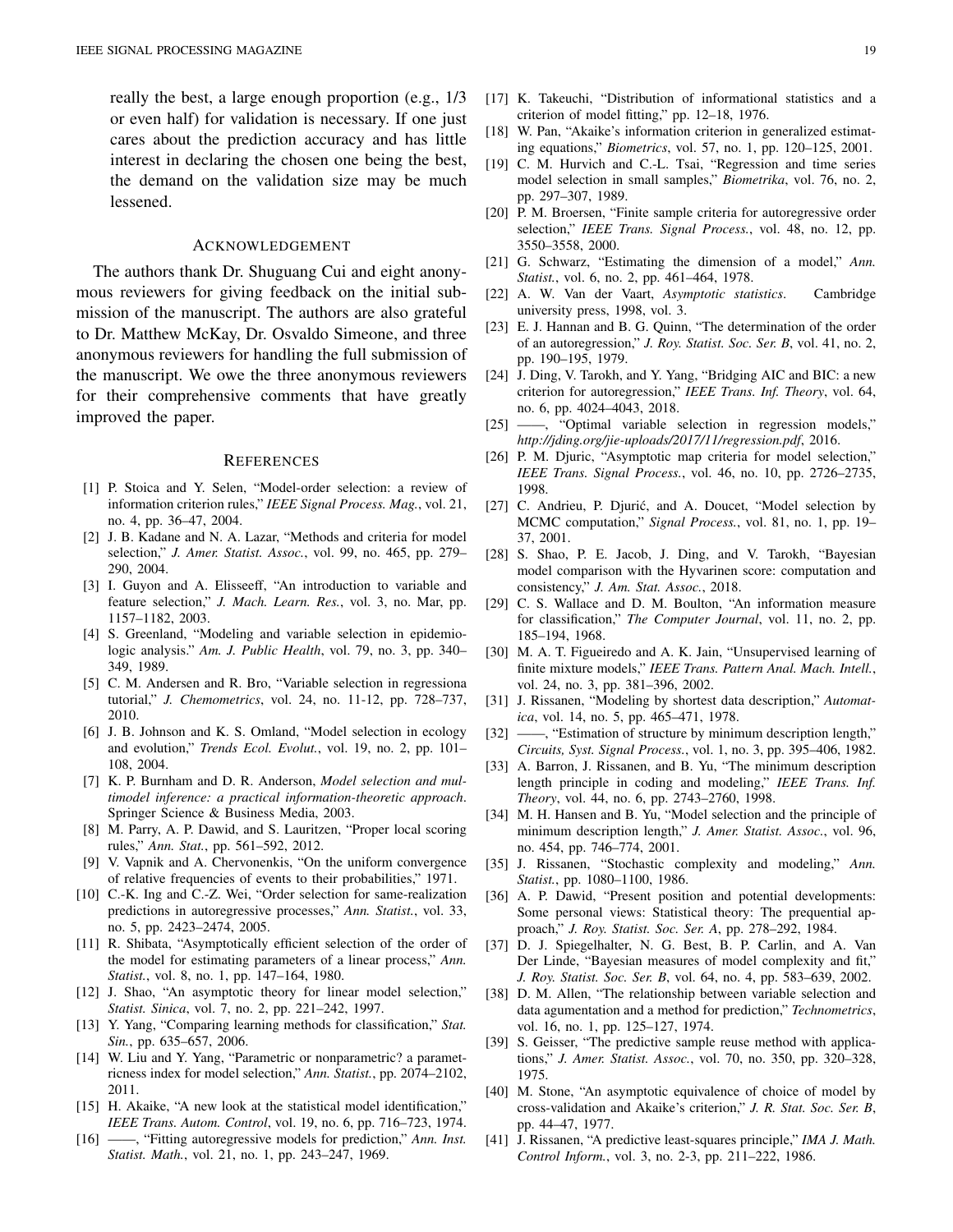- <span id="page-19-0"></span>[42] C.-Z. Wei, "On predictive least squares principles," *Ann. Statist.*, pp. 1–42, 1992.
- <span id="page-19-1"></span>[43] C.-K. Ing, "Accumulated prediction errors, information criteria and optimal forecasting for autoregressive time series," *Ann. Statist.*, vol. 35, no. 3, pp. 1238–1277, 2007.
- <span id="page-19-2"></span>[44] R. Nishii et al., "Asymptotic properties of criteria for selection of variables in multiple regression," *Ann. Stat.*, vol. 12, no. 2, pp. 758–765, 1984.
- <span id="page-19-3"></span>[45] C. L. Mallows, "Some comments on cp," *Technometrics*, vol. 15, no. 4, pp. 661–675, 1973.
- <span id="page-19-4"></span>[46] A. Barron, L. Birgé, and P. Massart, "Risk bounds for model selection via penalization," *Probab. Theory Relat. Fields*, vol. 113, no. 3, pp. 301–413, 1999.
- <span id="page-19-5"></span>[47] R. Shibata, "An optimal selection of regression variables," *Biometrika*, vol. 68, no. 1, pp. 45–54, 1981.
- <span id="page-19-7"></span>[48] ——, "Selection of the order of an autoregressive model by Akaike's information criterion," *Biometrika*, vol. 63, no. 1, pp. 117–126, 1976.
- <span id="page-19-6"></span>[49] Y. Yang, "Can the strengths of AIC and BIC be shared? a conflict between model indentification and regression estimation," *Biometrika*, vol. 92, no. 4, pp. 937–950, 2005.
- <span id="page-19-8"></span>[50] D. P. Foster and E. I. George, "The risk inflation criterion for multiple regression," *Ann. Stat.*, pp. 1947–1975, 1994.
- <span id="page-19-9"></span>[51] S. S. Wilks, "The large-sample distribution of the likelihood ratio for testing composite hypotheses," *Ann. Math. Stat.*, vol. 9, no. 1, pp. 60–62, 1938.
- <span id="page-19-10"></span>[52] T. v. Erven, P. Grünwald, and S. De Rooij, "Catching up faster by switching sooner: a predictive approach to adaptive estimation with an application to the AIC–BIC dilemma," *J. R. Stat. Soc. Ser. B.*, vol. 74, no. 3, pp. 361–417, 2012.
- <span id="page-19-11"></span>[53] D. L. Donoho, I. M. Johnstone *et al.*, "Minimax estimation via wavelet shrinkage," *Ann. Stat.*, vol. 26, no. 3, pp. 879–921, 1998.
- [54] I. Daubechies, M. Defrise, and C. De Mol, "An iterative thresholding algorithm for linear inverse problems with a sparsity constraint," *Commun. Pure Appl. Math.*, vol. 57, no. 11, pp. 1413–1457, 2004.
- [55] E. Candes, T. Tao *et al.*, "The dantzig selector: Statistical estimation when p is much larger than n," *Ann. Stat.*, vol. 35, no. 6, pp. 2313–2351, 2007.
- [56] J. Chen and Z. Chen, "Extended bayesian information criteria for model selection with large model spaces," *Biometrika*, vol. 95, no. 3, pp. 759–771, 2008.
- <span id="page-19-12"></span>[57] S. Foucart and M.-J. Lai, "Sparsest solutions of underdetermined linear systems via  $\ell_q$ -minimization for  $0 < q \leq 1$ ," *Appl. Comput. Harmon. A.*, vol. 26, no. 3, pp. 395–407, 2009.
- <span id="page-19-13"></span>[58] R. Tibshirani, "Regression shrinkage and selection via the LASSO," *J. R. Stat. Soc. Ser. B*, pp. 267–288, 1996.
- <span id="page-19-14"></span>[59] B. Efron, T. Hastie, I. Johnstone, R. Tibshirani *et al.*, "Least angle regression," *Ann. Stat.*, vol. 32, no. 2, pp. 407–499, 2004.
- <span id="page-19-15"></span>[60] B. Babadi, N. Kalouptsidis, and V. Tarokh, "Sparls: The sparse rls algorithm," *IEEE Trans. Signal Process.*, vol. 58, no. 8, pp. 4013–4025, 2010.
- <span id="page-19-16"></span>[61] T. Hastie, R. Tibshirani, and M. Wainwright, *Statistical learning with sparsity: the LASSO and generalizations*. CRC Press, 2015.
- <span id="page-19-17"></span>[62] J. Fan and R. Li, "Variable selection via nonconcave penalized likelihood and its oracle properties," *J. Amer. Statist. Assoc.*, vol. 96, no. 456, pp. 1348–1360, 2001.
- <span id="page-19-18"></span>[63] C.-H. Zhang, "Nearly unbiased variable selection under minimax concave penalty," *Ann. Stat.*, pp. 894–942, 2010.
- <span id="page-19-19"></span>[64] H. Zou and T. Hastie, "Regularization and variable selection via the elastic net," *J. Roy. Statist. Soc. Ser. B*, vol. 67, no. 2, pp. 301–320, 2005.
- <span id="page-19-20"></span>[65] M. Yuan and Y. Lin, "Model selection and estimation in regression with grouped variables," *J. Roy. Statist. Soc. Ser. B*, vol. 68, no. 1, pp. 49–67, 2006.
- <span id="page-19-21"></span>[66] H. Zou, "The adaptive lasso and its oracle properties," *J. Amer. Statist. Assoc.*, vol. 101, no. 476, pp. 1418–1429, 2006.
- <span id="page-19-22"></span>[67] S. Chen, S. A. Billings, and W. Luo, "Orthogonal least squares methods and their application to non-linear system identification," *Int. J. Control*, vol. 50, no. 5, pp. 1873–1896, 1989.
- <span id="page-19-23"></span>[68] Y. C. Pati, R. Rezaiifar, and P. Krishnaprasad, "Orthogonal matching pursuit: Recursive function approximation with applications to wavelet decomposition," in *27th Asilomar Conf. Signals, Systems, Computers*. IEEE, 1993, pp. 40–44.
- <span id="page-19-24"></span>[69] C.-K. Ing and T. L. Lai, "A stepwise regression method and consistent model selection for high-dimensional sparse linear models," *Statist. Sinica*, pp. 1473–1513, 2011.
- <span id="page-19-25"></span>[70] J. Ding, L. Chen, and Y. Gu, "Perturbation analysis of orthogonal matching pursuit," *IEEE Trans. Signal Process.*, vol. 61, no. 2, pp. 398–410, 2013.
- <span id="page-19-26"></span>[71] P. J. Bickel, Y. Ritov, A. B. Tsybakov *et al.*, "Simultaneous analysis of lasso and dantzig selector," *Ann. Stat.*, vol. 37, no. 4, pp. 1705–1732, 2009.
- <span id="page-19-27"></span>[72] J. Lafferty and L. Wasserman, "Rodeo: sparse, greedy nonparametric regression," *Ann. Stat.*, vol. 36, no. 1, pp. 28–63, 2008.
- <span id="page-19-28"></span>[73] O. Han, J. Ding, E. M. Airoldi, and V. Tarokh, "SLANTS: sequential adaptive nonlinear modeling of time series," *IEEE Trans. Signal Process.*, vol. 65, no. 19, pp. 4994–5005, 2017.
- <span id="page-19-29"></span>[74] E. J. Candes and T. Tao, "Decoding by linear programming," *IEEE Trans. Inf. Theory*, vol. 51, no. 12, pp. 4203–4215, 2005.
- <span id="page-19-30"></span>[75] D. L. Donoho and X. Huo, "Uncertainty principles and ideal atomic decomposition," *IEEE Trans. Inf. Theory*, vol. 47, no. 7, pp. 2845–2862, 2001.
- <span id="page-19-31"></span>[76] P. Zhao and B. Yu, "On model selection consistency of Lasso," *J. Mach. Learn. Res.*, vol. 7, no. Nov, pp. 2541–2563, 2006.
- <span id="page-19-32"></span>[77] S. Yang, M. Santillana, and S. Kou, "Accurate estimation of influenza epidemics using Google search data via ARGO," *Proc. Natl. Acad. Sci. U.S.A.*, vol. 112, no. 47, pp. 14 473–14 478, 2015.
- <span id="page-19-33"></span>[78] Y. Nan and Y. Yang, "Variable selection diagnostics measures for high-dimensional regression," *J. Comp. Graph. Stat.*, vol. 23, no. 3, pp. 636–656, 2014.
- <span id="page-19-34"></span>[79] J. P. Ioannidis, "Why most published research findings are false," *PLoS medicine*, vol. 2, no. 8, p. e124, 2005.
- <span id="page-19-35"></span>[80] Y. Yang, "Adaptive regression by mixing," *J. Amer. Statist. Assoc.*, vol. 96, no. 454, pp. 574–588, 2001.
- <span id="page-19-36"></span>[81] N. Meinshausen and P. Bühlmann, "Stability selection," *J. Roy. Statist. Soc. Ser. B*, vol. 72, no. 4, pp. 417–473, 2010.
- <span id="page-19-37"></span>[82] D. Ferrari and Y. Yang, "Confidence sets for model selection by f-testing," *Stat. Sin.*, pp. 1637–1658, 2015.
- <span id="page-19-38"></span>[83] C. Lim and B. Yu, "Estimation stability with cross-validation (escv)," *J. Comput. Graph. Statist.*, vol. 25, no. 2, pp. 464–492, 2016.
- <span id="page-19-39"></span>[84] W. Yang and Y. Yang, "Toward an objective and reproducible model choice via variable selection deviation," *Biometrics*, vol. 73, no. 1, pp. 20–30, 2017.
- <span id="page-19-40"></span>[85] R. Berk, L. Brown, A. Buja, K. Zhang, L. Zhao *et al.*, "Valid post-selection inference," *Ann. Stat.*, vol. 41, no. 2, pp. 802–837, 2013.
- <span id="page-19-41"></span>[86] J. Taylor, R. Lockhart, R. J. Tibshirani, and R. Tibshirani, "Postselection adaptive inference for least angle regression and the LASSO," *arXiv preprint*, 2014.
- <span id="page-19-42"></span>[87] Y. Zhang and Y. Yang, "Cross-validation for selecting a model selection procedure," *J. Econometrics*, vol. 187, no. 1, pp. 95– 112, 2015.
- <span id="page-19-43"></span>[88] Y. LeCun, L. Bottou, Y. Bengio, and P. Haffner, "Gradientbased learning applied to document recognition," *Proceedings of the IEEE*, vol. 86, no. 11, pp. 2278–2324, 1998.